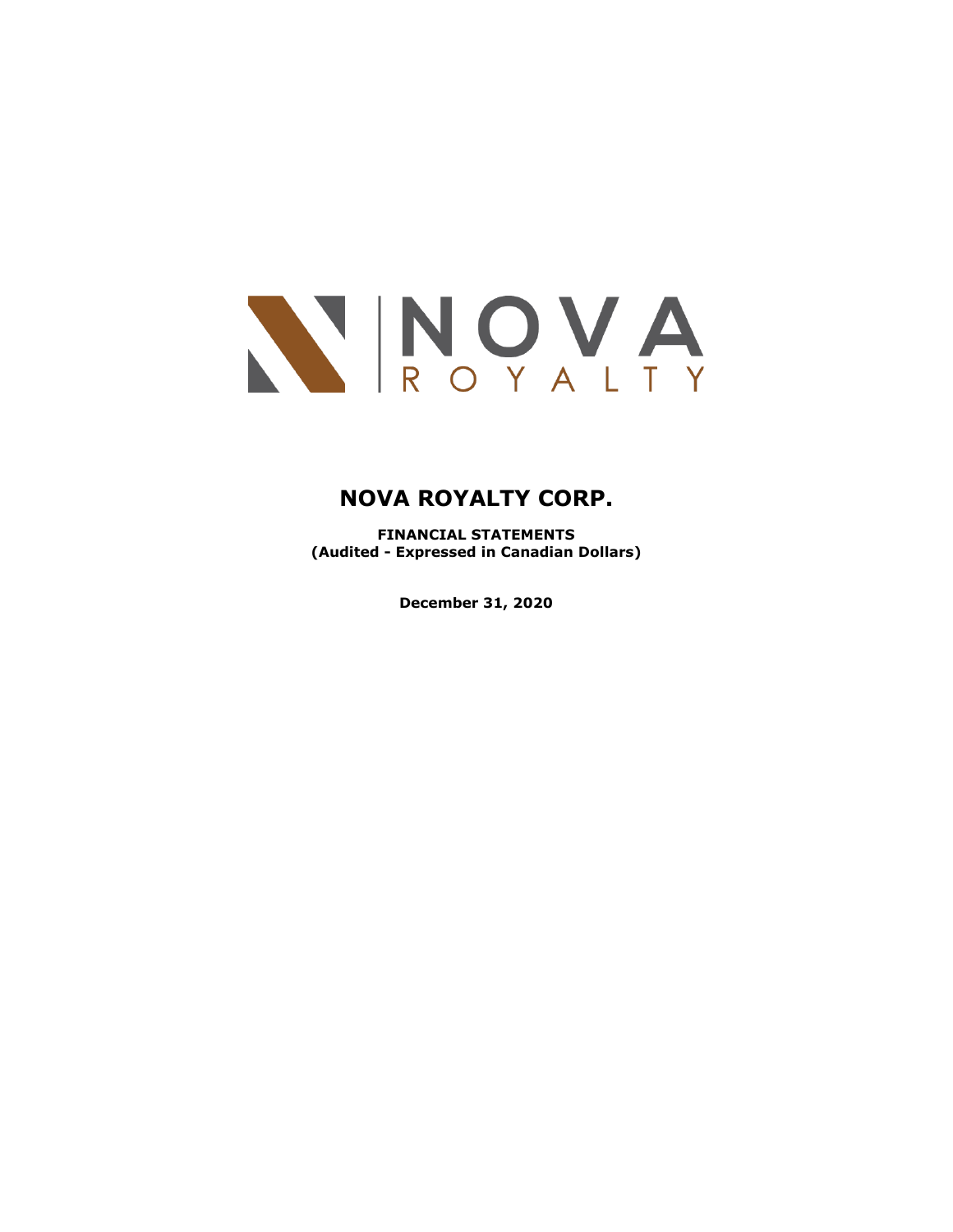# **INDEPENDENT AUDITOR'S REPORT**

To the Shareholders of Nova Royalty Corp.

# *Opinion*

We have audited the accompanying financial statements of Nova Royalty Corp. (the "Company"), which comprise the statements of financial position as at December 31, 2020 and 2019, and the statements of loss and comprehensive loss, changes in equity, and cash flows for the years then ended, and notes to the financial statements, including a summary of significant accounting policies.

In our opinion, these financial statements present fairly, in all material respects, the financial position of the Company as at December 31, 2020 and 2019, and its financial performance and its cash flows for the years then ended in accordance with International Financial Reporting Standards ("IFRS").

# *Basis for Opinion*

We conducted our audits in accordance with Canadian generally accepted auditing standards. Our responsibilities under those standards are further described in the Auditor's Responsibilities for the Audit of the Financial Statements section of our report. We are independent of the Company in accordance with the ethical requirements that are relevant to our audit of the financial statements in Canada, and we have fulfilled our other ethical responsibilities in accordance with these requirements. We believe that the audit evidence we have obtained in our audits is sufficient and appropriate to provide a basis for our opinion.

# *Other Information*

Management is responsible for the other information. The other information obtained at the date of this auditor's report includes Management's Discussion and Analysis.

Our opinion on the financial statements does not cover the other information and we do not express any form of assurance conclusion thereon.

In connection with our audit of the financial statements, our responsibility is to read the other information and, in doing so, consider whether the other information is materially inconsistent with the financial statements or our knowledge obtained in the audit, or otherwise appears to be materially misstated.

We obtained Management's Discussion and Analysis prior to the date of this auditor's report. If, based on the work we have performed, we conclude that there is a material misstatement of this other information, we are required to report that fact. We have nothing to report in this regard.

# *Responsibilities of Management and Those Charged with Governance for the Financial Statements*

Management is responsible for the preparation and fair presentation of the financial statements in accordance with IFRS, and for such internal control as management determines is necessary to enable the preparation of financial statements that are free from material misstatement, whether due to fraud or error.

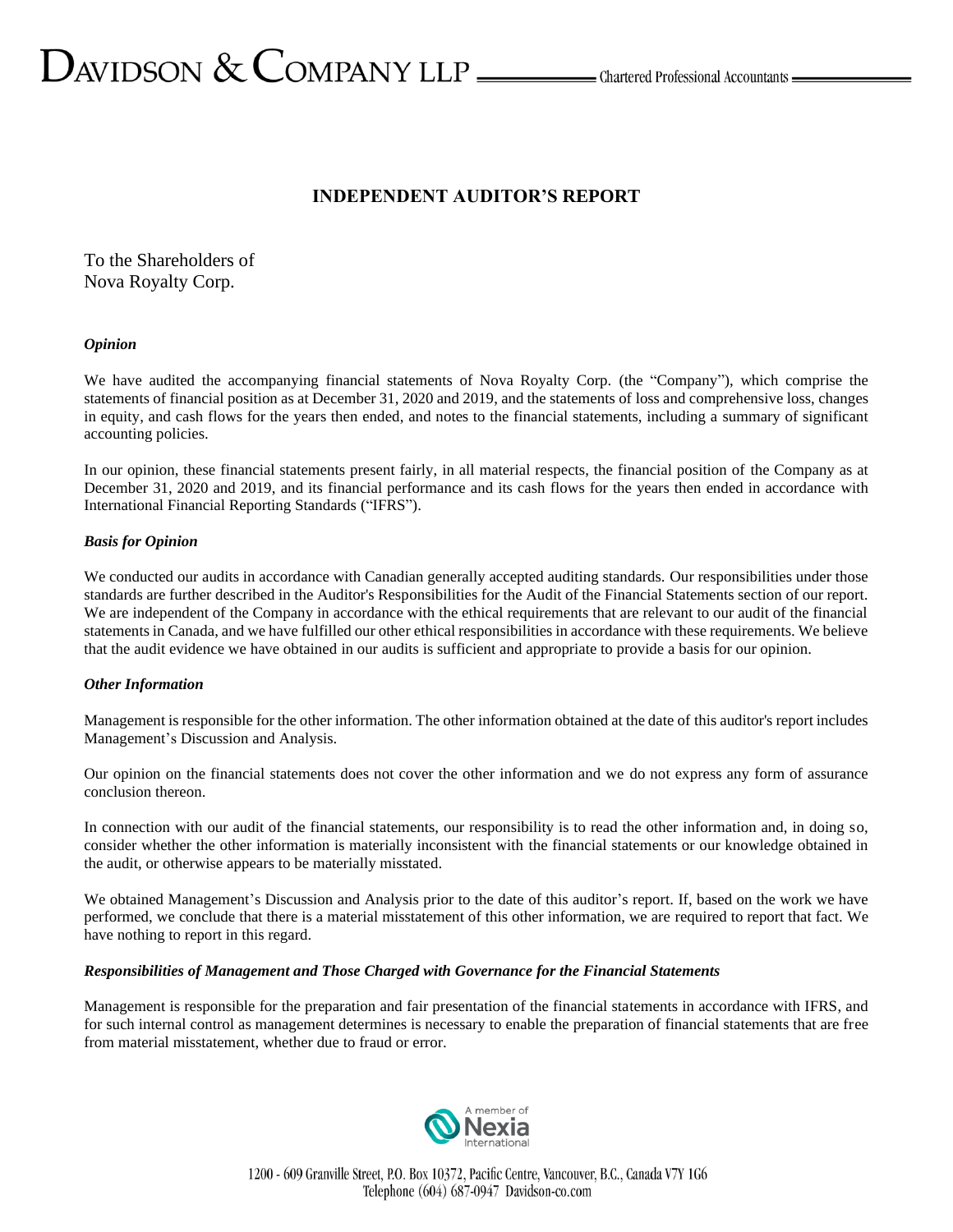In preparing the financial statements, management is responsible for assessing the Company's ability to continue as a going concern, disclosing, as applicable, matters related to going concern and using the going concern basis of accounting unless management either intends to liquidate the Company or to cease operations, or has no realistic alternative but to do so.

Those charged with governance are responsible for overseeing the Company's financial reporting process.

# *Auditor's Responsibilities for the Audit of the Financial Statements*

Our objectives are to obtain reasonable assurance about whether the financial statements as a whole are free from material misstatement, whether due to fraud or error, and to issue an auditor's report that includes our opinion. Reasonable assurance is a high level of assurance, but is not a guarantee that an audit conducted in accordance with Canadian generally accepted auditing standards will always detect a material misstatement when it exists. Misstatements can arise from fraud or error and are considered material if, individually or in the aggregate, they could reasonably be expected to influence the economic decisions of users taken on the basis of these financial statements.

As part of an audit in accordance with Canadian generally accepted auditing standards, we exercise professional judgment and maintain professional skepticism throughout the audit. We also:

- Identify and assess the risks of material misstatement of the financial statements, whether due to fraud or error, design and perform audit procedures responsive to those risks, and obtain audit evidence that is sufficient and appropriate to provide a basis for our opinion. The risk of not detecting a material misstatement resulting from fraud is higher than for one resulting from error, as fraud may involve collusion, forgery, intentional omissions, misrepresentations, or the override of internal control.
- Obtain an understanding of internal control relevant to the audit in order to design audit procedures that are appropriate in the circumstances, but not for the purpose of expressing an opinion on the effectiveness of the Company's internal control.
- Evaluate the appropriateness of accounting policies used and the reasonableness of accounting estimates and related disclosures made by management.
- Conclude on the appropriateness of management's use of the going concern basis of accounting and, based on the audit evidence obtained, whether a material uncertainty exists related to events or conditions that may cast significant doubt on the Company's ability to continue as a going concern. If we conclude that a material uncertainty exists, we are required to draw attention in our auditor's report to the related disclosures in the financial statements or, if such disclosures are inadequate, to modify our opinion. Our conclusions are based on the audit evidence obtained up to the date of our auditor's report. However, future events or conditions may cause the Company to cease to continue as a going concern.
- Evaluate the overall presentation, structure and content of the financial statements, including the disclosures, and whether the financial statements represent the underlying transactions and events in a manner that achieves fair presentation.

We communicate with those charged with governance regarding, among other matters, the planned scope and timing of the audit and significant audit findings, including any significant deficiencies in internal control that we identify during our audit.

We also provide those charged with governance with a statement that we have complied with relevant ethical requirements regarding independence, and to communicate with them all relationships and other matters that may reasonably be thought to bear on our independence, and where applicable, related safeguards.

The engagement partner on the audit resulting in this independent auditor's report is Guy Thomas.

Javidson & Caysany LLP

Vancouver, Canada Chartered Professional Accountants

April 30, 2021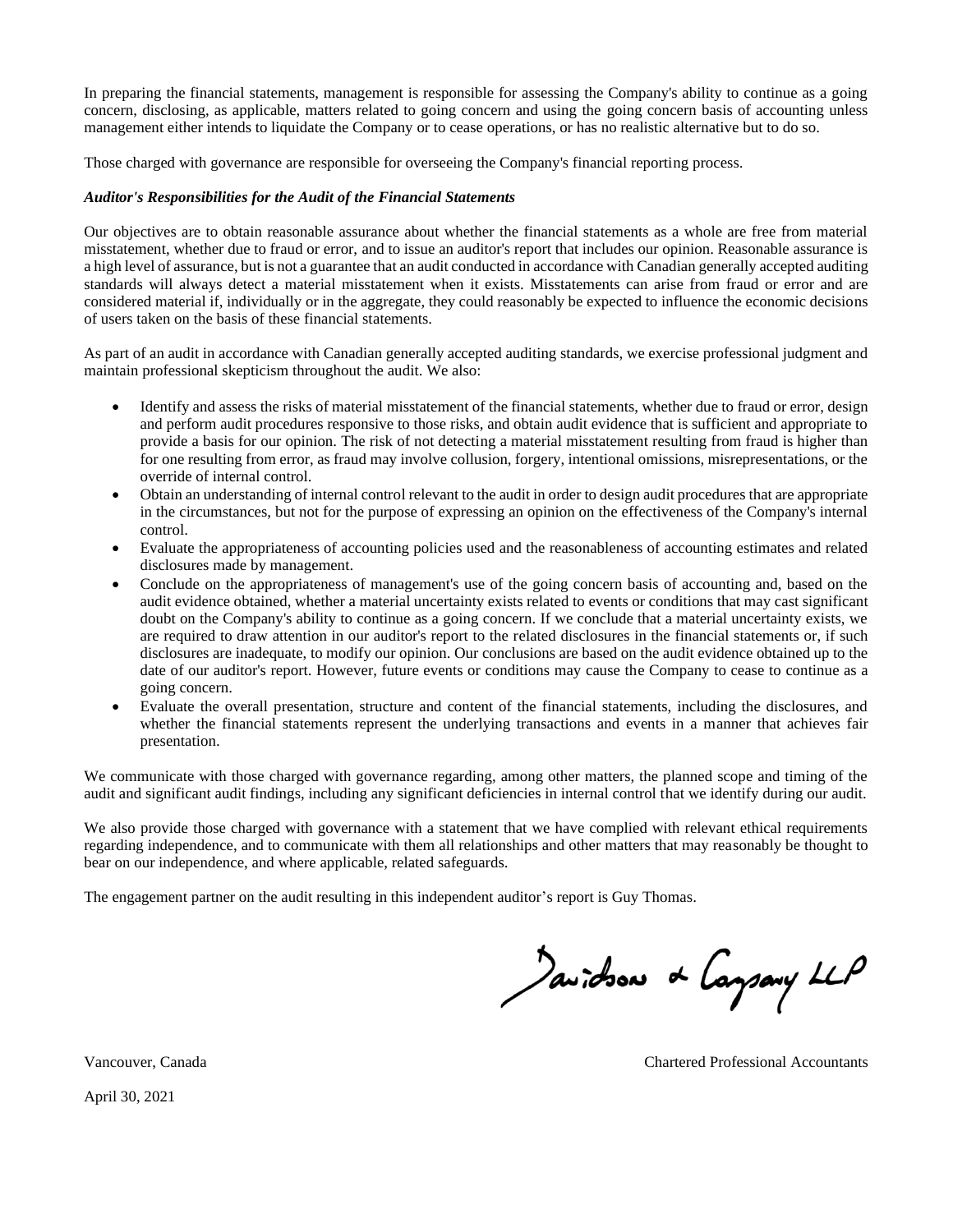STATEMENTS OF FINANCIAL POSITION (Expressed in Canadian Dollars)

|                                                   | December 31  | December 31     |
|---------------------------------------------------|--------------|-----------------|
|                                                   | 2020         | 2019            |
| <b>ASSETS</b>                                     |              |                 |
| <b>Current assets</b>                             |              |                 |
| Cash                                              | \$5,400,687  | 157,098<br>\$   |
| Receivables (Note 3)                              | 75,484       | 6,894           |
| Prepaid expenses                                  | 86,626       | 4,167           |
| <b>Total current assets</b>                       | 5,562,797    | 168,159         |
| <b>Non-current assets</b>                         |              |                 |
| Royalty interests (Note 4)                        | 29,859,355   | 3,521,049       |
| Deferred acquisition costs (Note 5)               | 75,658       | 46,154          |
| <b>Total non-current assets</b>                   | 29,935,013   | 3,567,203       |
| <b>TOTAL ASSETS</b>                               | \$35,497,810 | \$<br>3,735,362 |
|                                                   |              |                 |
| <b>LIABILITIES AND EQUITY</b>                     |              |                 |
| <b>LIABILITIES</b>                                |              |                 |
| <b>Current liabilities</b>                        |              |                 |
| Accounts payable and accrued liabilities (Note 6) | \$3,769,570  | 262,190<br>\$   |
| <b>Total current liabilities</b>                  | 3,769,570    | 262,190         |
| <b>Non-current liabilities</b>                    |              |                 |
| Other payables (Note 6)                           | 637,046      |                 |
| Convertible debenture (Note 7)                    | 3,026,912    |                 |
| <b>Total non-current liabilities</b>              | 3,663,958    |                 |
| <b>Total liabilities</b>                          | 7,433,528    | 262,190         |
| <b>EQUITY</b>                                     |              |                 |
| Share capital (Note 8)                            | 31,134,746   | 3,703,537       |
| Commitment to issue shares                        | 28,572       |                 |
| Reserves                                          | 1,327,472    | 775,154         |
| Deficit                                           | (4,426,508)  | (1,005,519)     |
| <b>Total equity</b>                               | 28,064,282   | 3,473,172       |
| <b>TOTAL LIABILITIES AND EQUITY</b>               | \$35,497,810 | 3,735,362<br>\$ |

**Nature of operations and going concern** (Note 1) **Commitments** (Note 12) **Events after reporting date** (Note 14)

These financial statements were authorized for issuance by the Board of Directors on April 28, 2021.

# **Approved by the Board of Directors**

*"Alex Tsukernik"* Director *"E.B. Tucker"* Director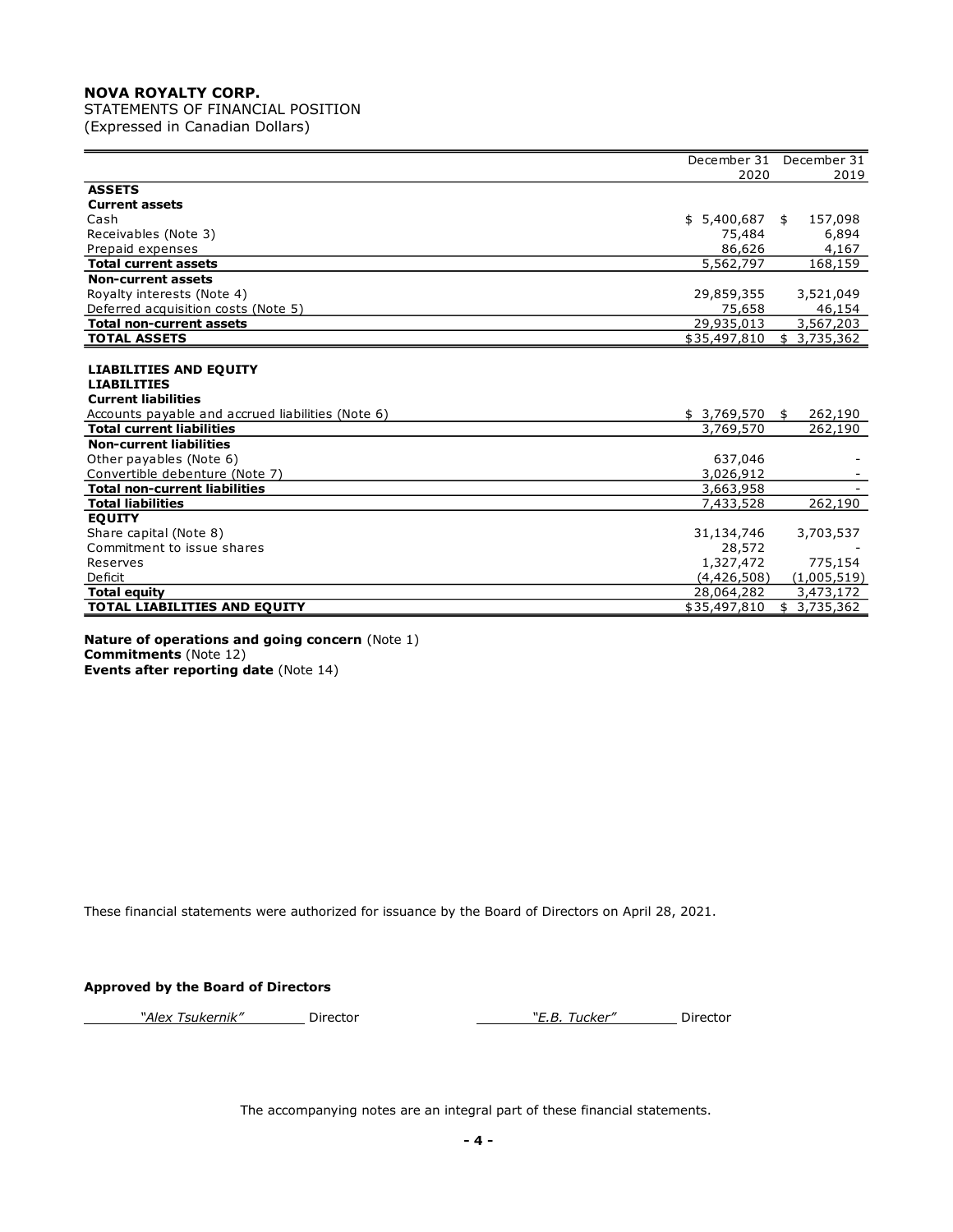# STATEMENTS OF LOSS AND COMPREHENSIVE LOSS

(Expressed in Canadian Dollars)

|                                               | Year ended        |     | Year ended  |
|-----------------------------------------------|-------------------|-----|-------------|
|                                               | December 31       |     | December 31 |
|                                               | 2020              |     | 2019        |
| Revenue and other income                      | 2,063             | \$. | 5,000       |
| <b>General and administrative expenses</b>    |                   |     |             |
| Consulting fees (Note 9)                      | 1,264,547         |     | 285,612     |
| Office and administrative expenses            | 69,085            |     | 16,615      |
| Professional fees (Note 9)                    | 533,865           |     | 140,798     |
| Share-based payments (Note 8 and 9)           | 1,361,349         |     | 438,604     |
| Transfer agent and filing fees                | 142,794           |     | 2,169       |
| Travel and related expenses                   | 13,157            |     | 47,060      |
|                                               | 3,384,797         |     | 930,858     |
| <b>Loss from operations</b>                   | (3,382,734)       |     | (925,858)   |
| Interest on convertible debenture (Note 7)    | (90, 598)         |     |             |
| Other expenses                                | (40, 447)         |     | (2, 371)    |
| Foreign exchange gain (loss)                  | 45,982            |     | 789         |
| Loss before income taxes                      | (3,467,797)       |     | (927,440)   |
| Deferred income tax recovery (Note 13)        | 46,808            |     |             |
| Loss and comprehensive loss                   | \$ (3,420,989)    | \$  | (927, 440)  |
|                                               |                   |     |             |
| Basic and diluted loss per share              | \$<br>$(0.11)$ \$ |     | (0.04)      |
| Weighted average number of shares outstanding | 31,135,432        |     | 21,422,809  |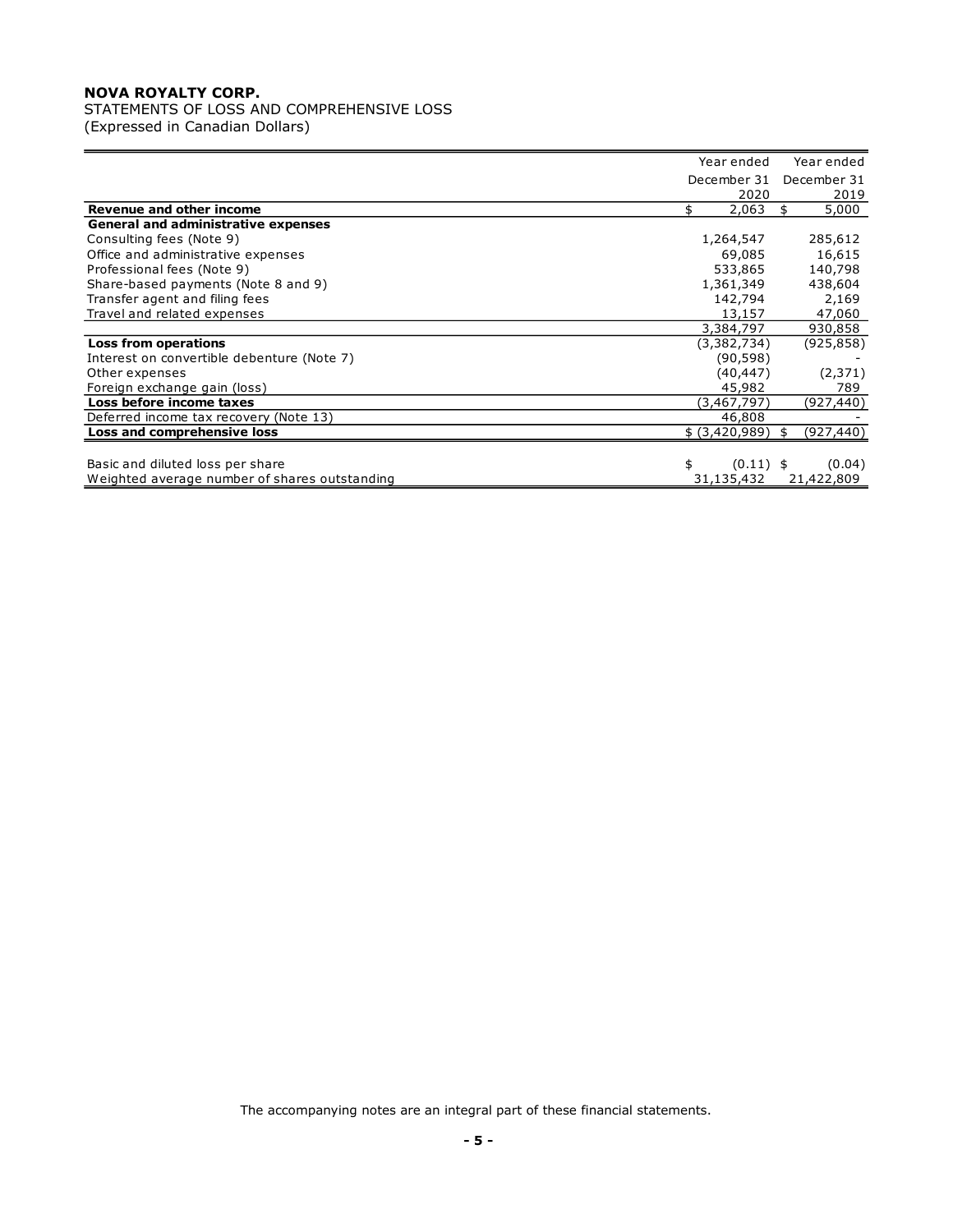STATEMENTS OF CASH FLOWS (Expressed in Canadian Dollars)

|                                                       | Year ended         | Year ended    |
|-------------------------------------------------------|--------------------|---------------|
|                                                       | December 31        | December 31   |
|                                                       | 2020               | 2019          |
| <b>CASH FLOWS FROM OPERATING ACTIVITIES</b>           |                    |               |
| Loss for the year                                     | $$$ (3,420,989) \$ | (927, 440)    |
| Items not affecting cash:                             |                    |               |
| Shares and commitment to issue shares for services    | 128,002            |               |
| Share-based payments                                  | 1,361,349          | 438,604       |
| Interest on convertible debenture                     | 90,598             |               |
| Deferred income tax recovery                          | (46,808)           |               |
| Unrealized foreign exchange effect                    | (107, 509)         |               |
| Changes in non-cash operating working capital items   |                    |               |
| Receivables                                           | (68, 590)          | (4,057)       |
| Prepaid expenses                                      | (82, 459)          | (4, 167)      |
| Accounts payable and accrued liabilities              | 656,898            | 148,486       |
| Net cash used in operating activities                 | (1,489,508)        | (348, 574)    |
|                                                       |                    |               |
| <b>CASH FLOWS FROM INVESTING ACTIVITIES</b>           |                    |               |
| Acquisition of royalty interests                      | (18,008,646)       | (1,952,244)   |
| Deferred acquisition costs                            | (75, 658)          |               |
| Net cash used in investing activities                 | (18,084,304)       | (1,952,244)   |
| <b>CASH FLOWS FROM FINANCING ACTIVITIES</b>           |                    |               |
| Shares issued                                         | 20,270,461         | 964,650       |
| Share issue costs                                     | (1,313,559)        | (76, 743)     |
| Convertible debenture withdrawn                       | 3,500,000          |               |
| Financing costs for convertible debenture             | (364, 931)         |               |
| Exercise of stock options and share purchase warrants | 2,725,171          |               |
| Net cash provided by financing activities             | 24,817,142         | 887,907       |
|                                                       |                    |               |
| Effect of exchange rate changes on cash               | 259                |               |
| Change in cash                                        | 5,243,589          | (1,412,911)   |
| Cash, beginning of year                               | 157,098            | 1,570,009     |
| Cash, end of year                                     | \$5,400,687        | \$<br>157,098 |

**Supplemental disclosure with respect to cash flows** (Note 10)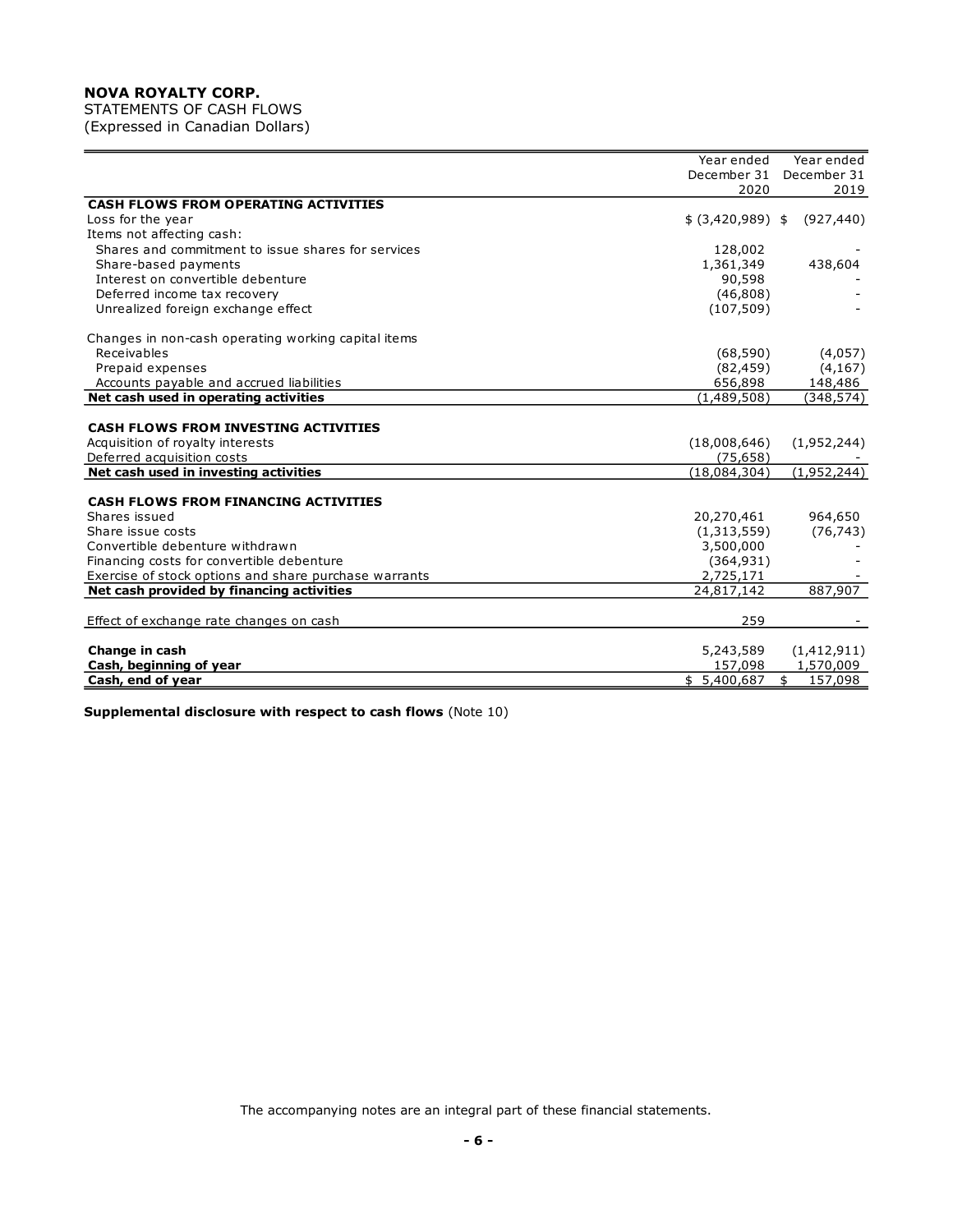STATEMENTS OF CHANGES IN EQUITY (Expressed in Canadian Dollars)

|                                          |            |              | Subscriptions            | Commitment               |                 |                          |                 |
|------------------------------------------|------------|--------------|--------------------------|--------------------------|-----------------|--------------------------|-----------------|
|                                          | Number     | Share        | received                 | to issue                 |                 |                          | Total           |
|                                          | of shares  | capital      | in advance               | shares                   | Reserves        | Deficit                  | equity          |
| Balance as at December 31, 2018          | 13,582,000 | 1,591,287    | 125,000 \$               | $\overline{\phantom{0}}$ | 18,068          | (78, 079)                | 1,656,276<br>\$ |
| Shares issued for cash                   | 4,458,600  | 1,114,650    | (150,000)                |                          |                 |                          | 964,650         |
| Units issued for royalty interests       | 3,669,018  | 917,255      |                          |                          | 343,482         |                          | 1,260,737       |
| Shares issued for royalty interests      | 460,000    | 115,000      |                          |                          |                 |                          | 115,000         |
| Share issue costs                        |            | (34, 655)    |                          |                          |                 |                          | (34, 655)       |
| Share-based payments                     |            |              | 25,000                   |                          | 413,604         |                          | 438,604         |
| Loss of the year                         |            |              |                          |                          |                 | (927, 440)               | (927, 440)      |
| Balance as at December 31, 2019          | 22,169,618 | 3,703,537    |                          | $\overline{\phantom{0}}$ | 775,154         | (1,005,519)              | 3,473,172       |
| Shares issued for cash                   | 21,640,672 | 20,270,461   |                          |                          |                 | $\overline{\phantom{a}}$ | 20,270,461      |
| Shares issued for royalty interests      | 3,324,554  | 4,688,728    |                          |                          |                 |                          | 4,688,728       |
| Share issue costs                        |            | (1,376,625)  |                          |                          | 63,066          | $\overline{\phantom{a}}$ | (1,313,559)     |
| Stock options exercised                  | 550,000    | 240,479      |                          |                          | (102, 979)      |                          | 137,500         |
| Share purchase warrants exercised        | 8,303,401  | 2,633,736    |                          |                          | (46,065)        | $\overline{\phantom{a}}$ | 2,587,671       |
| Convertible debenture - equity component |            |              |                          |                          | 151,947         |                          | 151,947         |
| Shares for services                      | 246,004    | 99,430       | $\overline{\phantom{0}}$ | 28,572                   |                 |                          | 128,002         |
| Share-based payments                     | 1,750,000  | 875,000      |                          |                          | 486,349         |                          | 1,361,349       |
| Loss of the year                         |            |              |                          |                          |                 | (3,420,989)              | (3,420,989)     |
| Balance as at December 31, 2020          | 57,984,249 | \$31,134,746 |                          | 28,572                   | 1,327,472<br>S. | \$ (4,426,508)           | \$28,064,282    |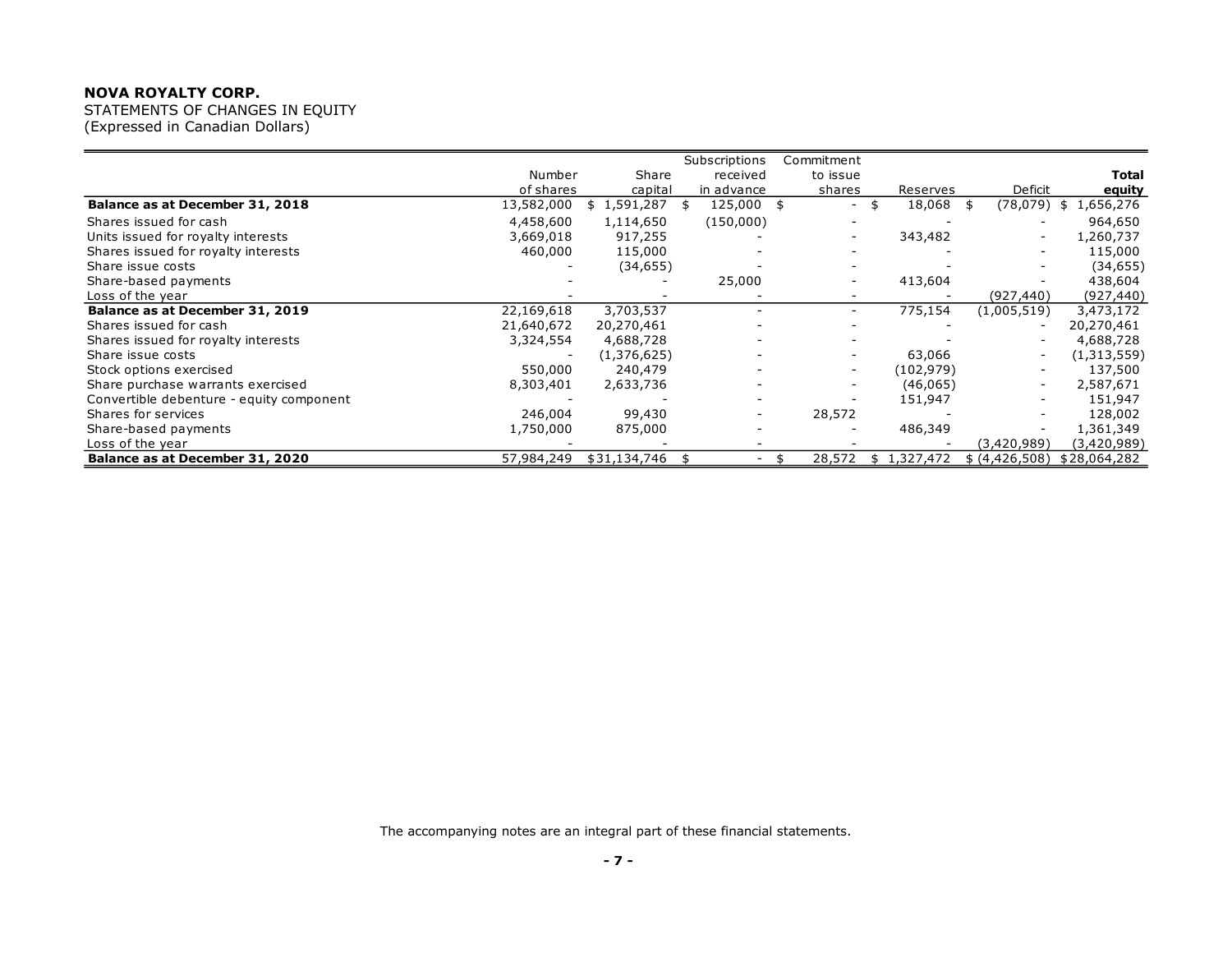**NOVA ROYALTY CORP.** NOTES TO THE FINANCIAL STATEMENTS (Expressed in Canadian Dollars) FOR THE YEAR ENDED DECEMBER 31, 2020

### **1. NATURE OF OPERATIONS AND GOING CONCERN**

Nova Royalty Corp. (the "Company") is a royalty company focused on nickel and copper deposits. The Company was incorporated pursuant to the provisions of the British Columbia Business Corporations Act on July 20, 2018 and changed its name to Nova Royalty Corp. on June 9, 2020. The Company's head office, registered, and records office address is 501 – 543 Granville Street, Vancouver, British Columbia, Canada. The Company filed a non-offering prospectus to apply for trading on the TSX Venture Exchange ("TSX-V") and October 1, 2020, the common shares of the Company commenced trading on the TSX-V under the ticker symbol "NOVR". On January 18, 2021, the Company commenced trading on the OTCQB under the ticker symbol "NOVRF".

These financial statements are prepared on a going concern basis, which assumes that the Company will be able to meet its obligations and continue its operations for its next fiscal year. Realization values may be substantially different from the carrying values shown and these financial statements do not give effect to adjustments that would be necessary to the carrying values and classification of assets and liabilities should the Company be unable to continue as a going concern. The Company's continuing operations and the ability of the Company to meet commitments are dependent upon the ability of the Company to continue to raise additional equity or debt financing, or the realization of cash generating royalty interests. At the date of these financial statements, the Company has not realized cash generating operations on any of its planned royalty interests. The Company has not achieved profitable operations and has accumulated losses since inception. Management estimates it has sufficient cash and available credit to continue operations for the next 12 months.

In March 2020, the World Health Organization declared coronavirus COVID-19 a global pandemic. This contagious disease outbreak, which has continued to spread, and any related adverse public health developments, has adversely affected workforces, economies, and financial markets globally, potentially leading to an economic downturn. It is not possible for the Company to predict the duration or magnitude of the adverse results of the outbreak and its effects on the Company's business or ability to raise funds.

### **2. SUMMARY OF SIGNIFICANT ACCOUNTING POLICIES**

### **Statement of compliance**

These financial statements have been prepared in accordance with International Financial Reporting Standards ("IFRS") as issued by the International Accounting Standards Board ("IASB") and interpretations of the International Financial Reporting Interpretations Committee ("IFRIC").

### **Basis of Measurement and Presentation**

These financial statements have been prepared on a historical cost basis except for assets measured at fair value. In addition, these financial statements have been prepared using the accrual basis of accounting except for cash flow information. These financial statements are presented in Canadian dollars ("CAD"), which is also the Company's functional currency.

### **Foreign currency translation**

The functional currency of the Company is the Canadian dollar, which is the currency of the primary economic environment in which the entity operates. Determination of functional currency may involve certain judgements to determine the primary economic environment.

Transactions in currencies other than the Canadian dollar are recorded at exchange rates prevailing on the dates of the transactions. At the end of each reporting period, the monetary assets and liabilities of the Company that are denominated in foreign currencies are translated at the rate of exchange at the reporting date while non-monetary assets and liabilities are translated at historical rates. Revenues and expenses are translated at the exchange rates approximating those in effect on the date of the transactions. Exchange gains and losses arising on translation are included in profit or loss.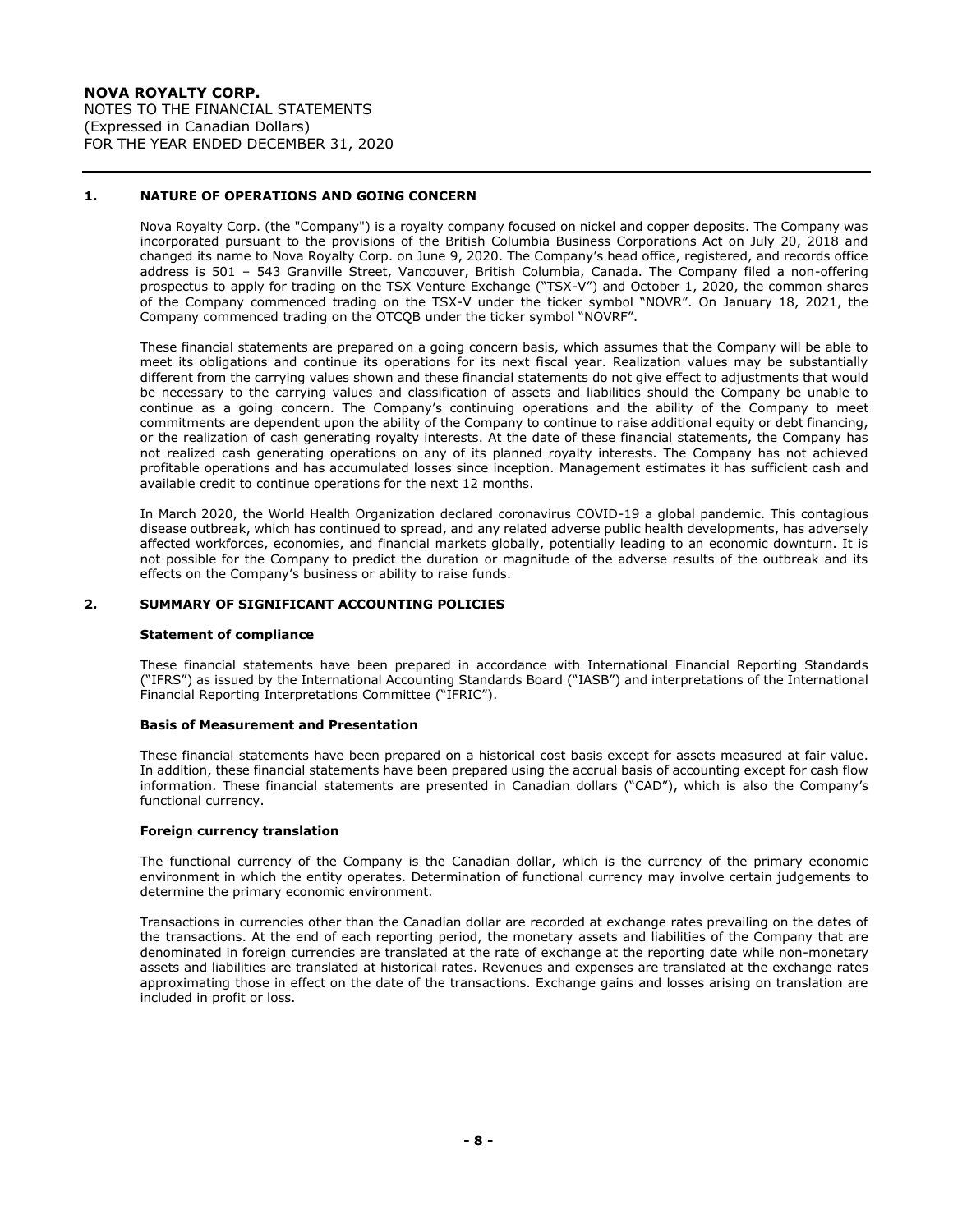#### **Financial instruments**

The Company's financial instruments consist of cash, receivables, accounts payable and accrued liabilities, other payables, and convertible debenture. All financial instruments are initially recorded at fair value and designated as follows: Cash and receivables are classified as financial assets at amortized cost and accounts payable and accrued liabilities, other payables, and liability component of convertible debenture are classified as financial liabilities at amortized cost. Both financial assets at amortized cost and financial liabilities at amortized cost are measured at amortized cost using the effective interest method.

The Company's financial assets which are subject to credit risk include cash and receivables. Application of the expected credit loss model at the date of adoption did not have a significant impact on the Company's financial assets because the Company determined that the expected credit losses on its financial assets were nominal.

Financial liabilities are derecognized only when the Company's obligations are discharged, cancelled or they expire. On derecognition, the difference between the carrying amount (measured at the date of derecognition) and the consideration received (including any new asset obtained less any new liability obtained) is recognized in profit or loss.

### **Royalty interests**

Royalty interests consist of acquired royalty interests pursuant to purchase agreements. Project evaluation costs that are not related to a specific agreement are expensed in the period incurred.

On acquisition of a royalty interest, an allocation of its cost is attributed to the exploration potential of the interest and is recorded as an asset on the acquisition date. The value of the exploration potential is accounted for in accordance with IFRS 6 Exploration and Evaluation of Mineral Resources and is not depleted until such time as the technical feasibility and commercial viability have been established at which point the value of the asset is accounted for in accordance with IAS 16 Property, Plant and Equipment.

Acquisition costs of production stage royalty interests are depleted using the units of production method over the life of the related mineral property, which is calculated using estimated reserves. Acquisition costs of royalty interests on exploration stage mineral properties, where there are no estimated reserves, are not amortized. At such time as the associated exploration stage mineral interests are converted to estimated reserves, the cost basis is amortized over the remaining life of the mineral property, using the estimated reserves. The carrying values of exploration stage mineral interests are evaluated for impairment at such time as information becomes available indicating that production will not occur in the future.

#### **Share-based payments**

The Company may grant stock options to acquire common shares of the Company to directors, officers, employees, and consultants. An individual is classified as an employee when the individual is an employee for legal or tax purposes or provides services similar to those performed by an employee.

Stock options granted to directors, officers, and employees are measured at their fair values determined on their grant date, using the Black-Scholes option pricing model, and are recognized as an expense over the vesting periods of the options on a graded basis. Options granted to consultants or other non-insiders are measured at the fair value of goods or services received from these parties, or at their Black-Scholes fair values if the fair value of goods or services received cannot be measured. A corresponding increase is recorded to equity reserves for share-based payment recorded.

When stock options are exercised, the cash proceeds along with the amount previously recorded as equity reserves are recorded as share capital. When the right to receive options is forfeited before the options have vested, any expense previously recorded is reversed.

Compensatory warrants for good or services provided are recorded at fair value based on the Black-Scholes option pricing model.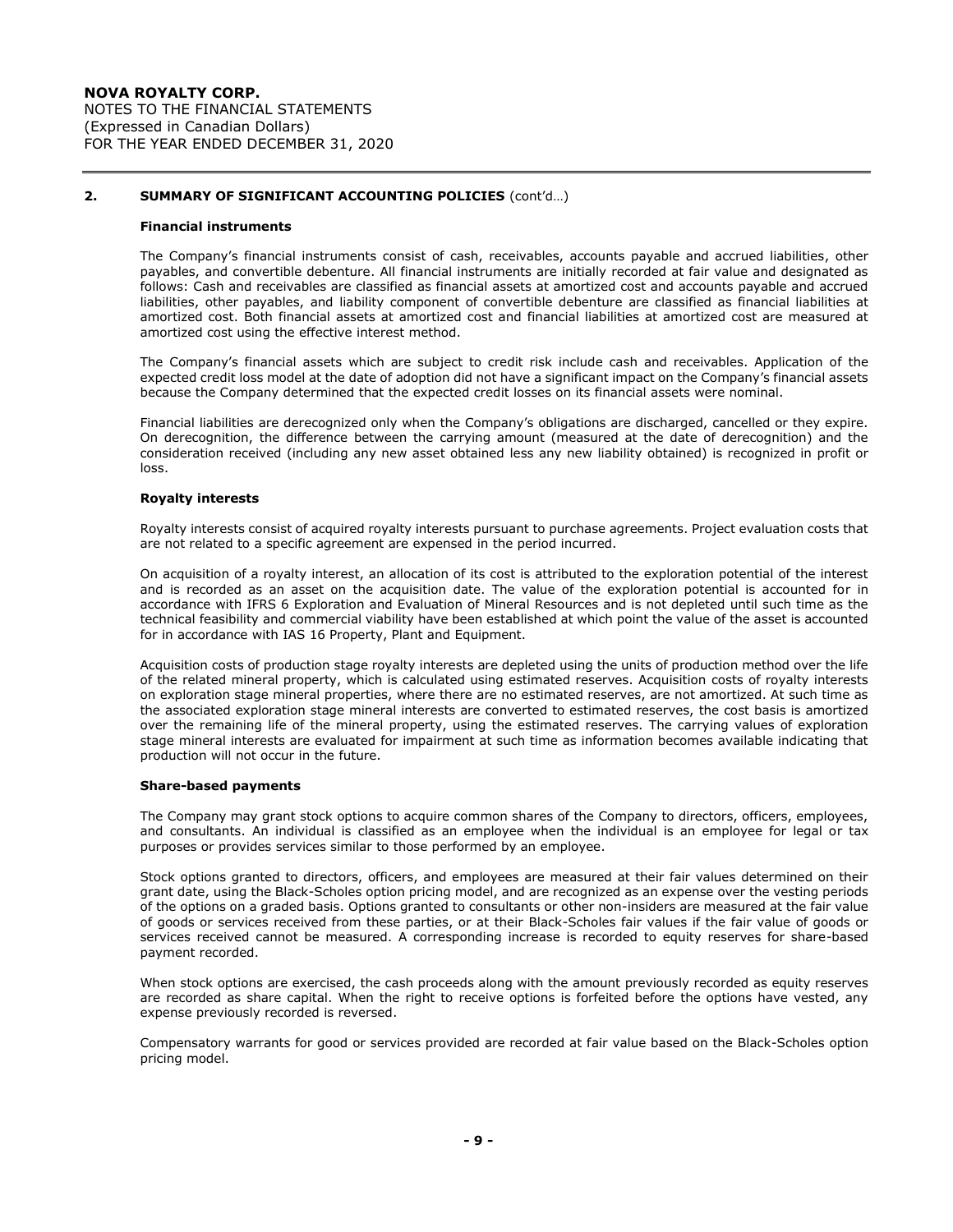#### **Valuation of equity units issued in private placements**

The Company has adopted a residual value method with respect to the measurement of shares and warrants issued as private placement units. The residual value method first allocates value to the more easily measurable component based on fair value and then the residual value, if any, to the less easily measurable component.

The fair value of the common shares issued in private placements is determined to be the more easily measurable component and are valued at their fair value. The balance, if any, is allocated to the attached warrants. Any fair value attributed to the warrants is recorded in reserves.

#### **Leases**

The Company assesses whether a contract is or contains a lease, at inception of a contract. The Company recognizes a right-of-use ("ROU") asset and a corresponding lease liability with respect to all lease arrangements in which it is the lessee, at the commencement of the lease, with the following exceptions: (a) the Company has elected not to recognize ROU assets and liabilities for leases where the total lease term is less than or equal to 12 months, or (b) for leases of low value. The payments for such leases are recognized in profit or loss on a straight-line basis over the lease term.

The ROU asset is initially measured based on the present value of lease payments, lease payments made at or before the commencement day, and any initial direct costs. They are subsequently measured at cost less accumulated depreciation and impairment losses. The ROU asset is amortized over the shorter of the lease term or the useful life of the underlying asset. The ROU asset is subject to testing for impairment if there is an indicator of impairment.

The lease liability is initially measured at the present value of lease payments that are not paid at the commencement date, discounted by using the rate implicit in the lease. If this rate cannot be readily determined, the Company uses its incremental borrowing rate. Lease payments include fixed payments less any lease incentives, and any variable lease payments where variability depends on an index or rate. When the lease contains an extension or purchase option that the Company considers reasonably certain to be exercised, the cost of the option is included in the lease payments.

Variable lease payments that do not depend on an index or rate are not included in the measurement of the ROU asset and lease liability. The related payments are recognized as an expense in the period in which the triggering event occurs and are included in profit or loss.

### **Joint arrangement**

A joint arrangement can take the form of a joint venture or joint operation. All joint arrangements involve a contractual arrangement that establishes joint control, which exists only when decisions about the activities that significantly affect the returns of the investee require unanimous consent of the parties sharing control. A joint operation is a joint arrangement in which we have rights to the assets and obligations for the liabilities relating to the arrangement. A joint venture is a joint arrangement in which we have rights to only the net assets of the arrangement.

Joint operations are accounted for by recognizing our share of the assets, liabilities, revenue, expenses and cash flows of the joint operation in these financial statements. The Company has no joint arrangements accounted for as a joint venture.

### **Revenue and other income**

Revenue is comprised of revenue earned in the period from royalty interests, including all revenue related to advance minimum royalty payments in accordance with the underlying agreement. In accordance with IFRS 15, the Company will recognize revenue that depicts the transfer of the relevant commodity to customers in an amount that reflects the consideration to which the Company expects to be entitled in exchange for those commodities. For the Company's royalty interests, revenue recognition occurs when the relevant commodity is transferred to the end customer by the operator of the related property. Revenue is measured at the fair value of the consideration received or receivable when management can reliably estimate the amount, pursuant to the terms of the royalty agreement.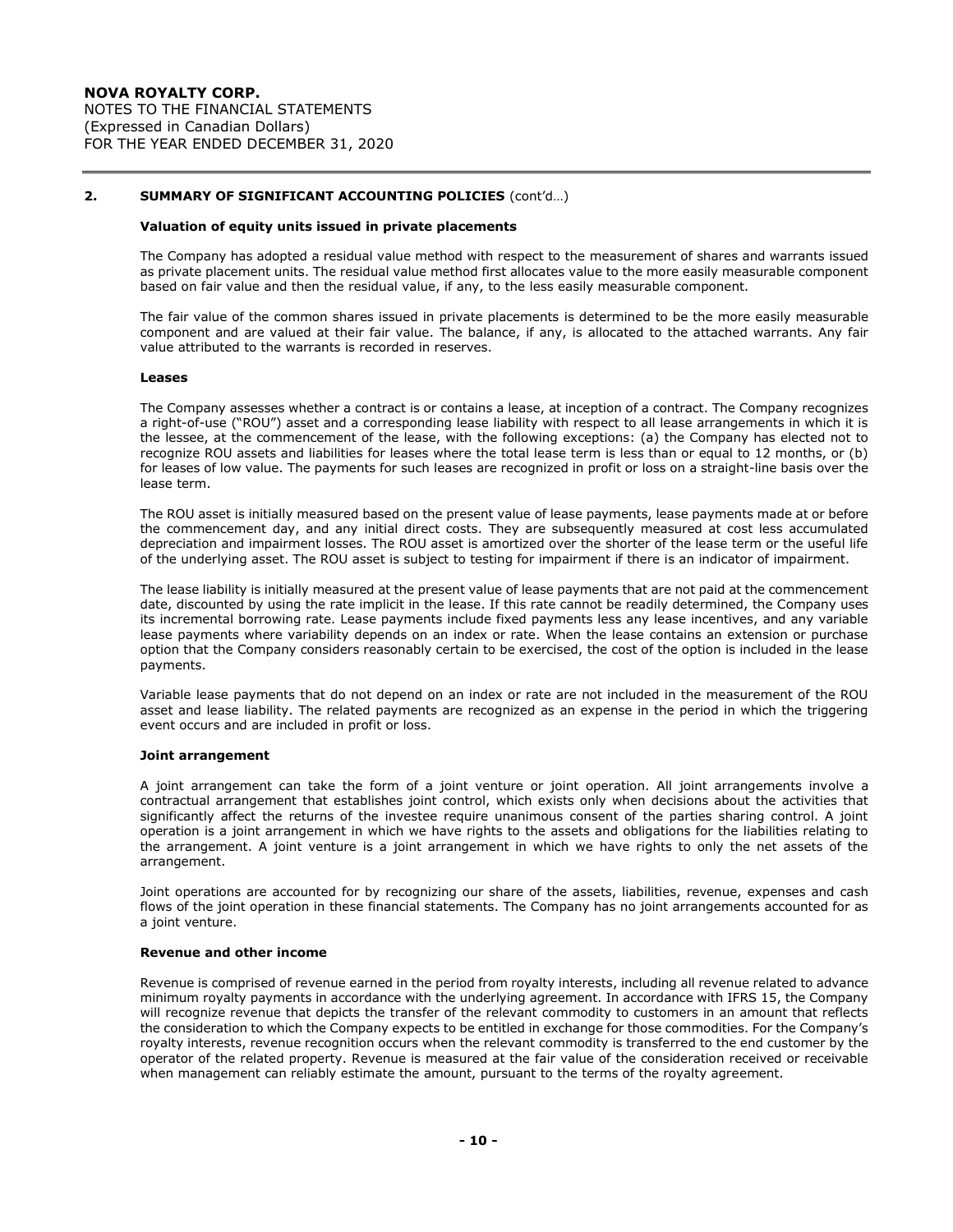#### **Revenue and other income** (cont'd…)

In some instances, the Company will not have access to sufficient information to make a reasonable estimate of consideration to which it expects to be entitled and, accordingly, revenue recognition is deferred until management can make a reasonable estimate. Differences between estimates and actual amounts are adjusted and recorded in the period that the actual amounts are known. Under the terms of certain royalty agreements, revenue may be subject to adjustment upon final settlement of estimated metal prices, weights, and assays. Provisionally-priced revenues are initially recognized based on forward prices. Adjustments to revenue from metal prices are recorded at each reporting period and other adjustments are recorded on final settlement and are offset against revenue when incurred.

#### **Loss per share**

The Company presents basic and diluted loss per share ("EPS") data for its common shares, calculated by dividing the loss attributable to equity shareholders of the Company by the weighted average number of common shares issued and outstanding during the period. Diluted EPS is calculated by adjusting the loss attributable to equity shareholders and the weighted average number of common shares outstanding for the effects of all potentially dilutive common shares. The calculation of diluted EPS assumes that the proceeds to be received on the exercise of dilutive stock options and warrants are used to repurchase common shares at the average market price during the period. Diluted EPS does not adjust the loss attributable to common shareholders or the weighted average number of common shares outstanding when the effect is antidilutive.

#### **Income taxes**

Income tax expense consists of current and deferred tax expense. Income tax expense is recognized in profit or loss. Current tax expense is the expected tax payable on the taxable income for the period, using tax rates enacted or substantively enacted at period end, adjusted for amendments to tax payable with regards to previous periods.

Deferred tax assets and liabilities are recognized for deferred tax consequences attributable to differences between the financial statement carrying amounts of existing assets and liabilities and their respective tax bases, and losses carried forward.

Deferred tax assets and liabilities are measured using the enacted or substantively enacted tax rates expected to apply when the asset is realized, or the liability settled. The effect on deferred tax assets and liabilities of a change in tax rates is recognized in profit or loss in the period that substantive enactment occurs.

A deferred tax asset is recognized to the extent that it is probable that future taxable profits will be available against which the asset can be utilized. To the extent that the Company does not consider it probable that a deferred tax asset will be recovered, the deferred tax asset is reduced.

Deferred tax assets and liabilities are offset when there is a legally enforceable right to offset current tax assets against current tax liabilities and when they relate to income taxes levied by the same taxation authority and the Company intends to settle its current tax assets and liabilities on a net basis.

#### **Segment reporting**

Operating segments are reported in a manner consistent with the internal reporting provided to the chief operating decisionmaker. The chief operating decision-maker, who is responsible for allocating resources and assessing performance of the operating segment, has been identified as the Chief Executive Officer ("CEO").

The Company operates in a single segment, the acquisition and management of royalty interests. In addition, the Company has corporate activities, which include the evaluation and acquisition of new royalty and similar productionbased interests, treasury and finance, regulatory reporting, and corporate administration. Geographic information of the Company's royalty interest are included in Note 4.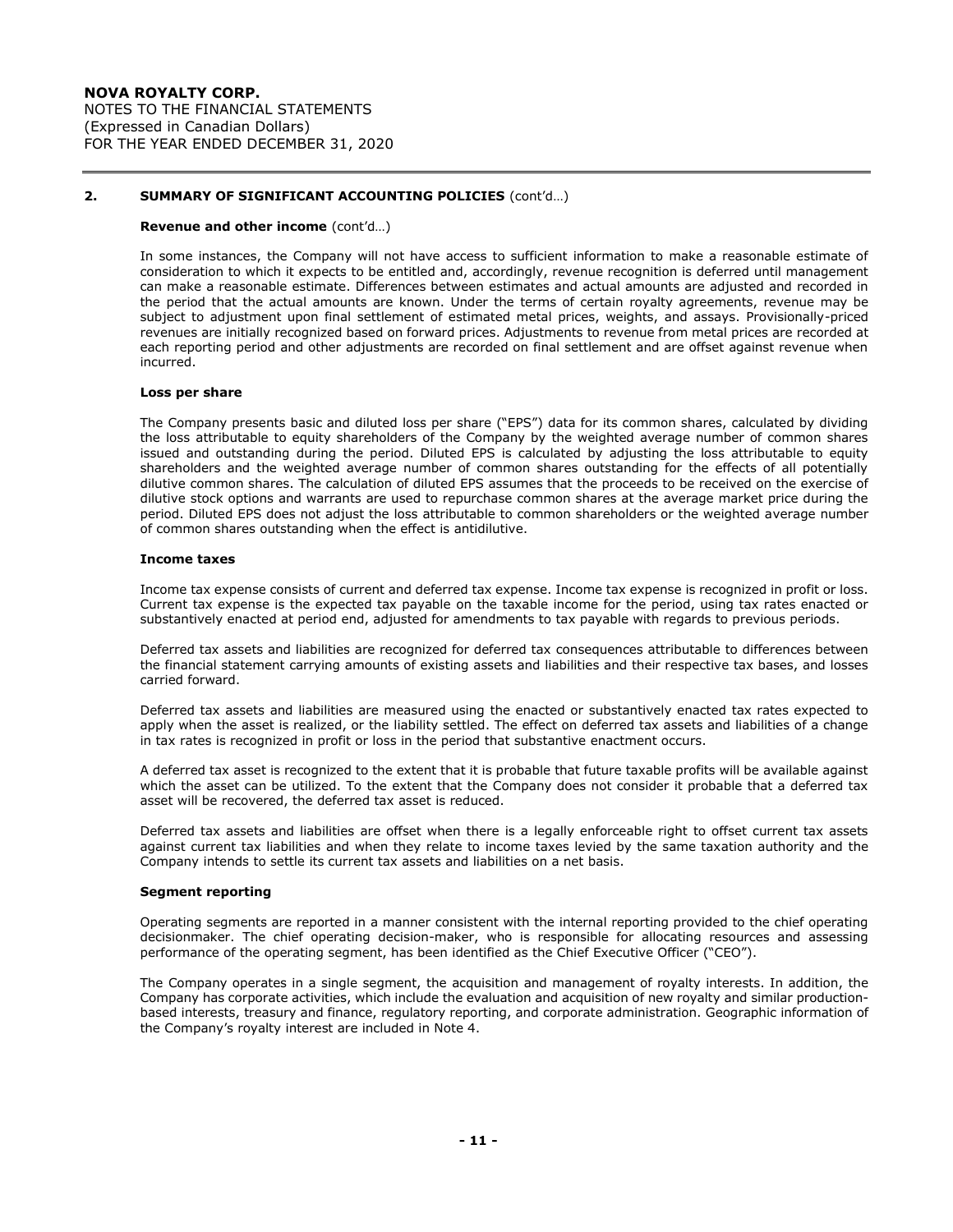#### **Critical accounting estimates and judgments**

The preparation of the Company's financial statements in conformity with IFRS requires management to make judgments, estimates and assumptions that affect the reported amounts of assets, liabilities and contingent liabilities at the date of the financial statements and reported amounts of revenues and expenses during the reporting period. Estimates and assumptions are continuously evaluated and are based on management's experience and other factors, including expectations of future events that are believed to be reasonable under the circumstances. However, actual outcomes can differ from these estimates.

Information about significant areas of estimation uncertainty and judgments made by management in preparing the financial statements are described below. The preparation of financial statements in conformity with IFRS requires management to make estimates, judgments and assumptions that affect the application of accounting policies and the reported amounts of assets, liabilities, revenue, and expenses. Actual results may differ from these estimates. Estimates and underlying assumptions are reviewed on an ongoing basis. Revisions to accounting estimates are recognized in the period in which the estimates are revised and in any future periods affected.

Critical accounting estimates are estimates and assumptions made by management that may result in a material adjustment to the carrying amount of assets and liabilities within the next financial year and include, but are not limited to, the following:

#### *Deferred acquisition costs*

Recorded costs for deferred acquisition assets are not intended to reflect present or future values of royalty interests. The recorded costs are subject to measurement uncertainty and it is reasonably possible, based on existing knowledge, that a change in future conditions could require a material change in the recognized amount.

#### *Fair value of share-based payments*

The fair values of share-based payments are subject to the limitations of the Black-Scholes option pricing model that incorporates market data and involves uncertainty in estimates used by management in the assumptions. Because the Black-Scholes option pricing model requires the input of highly subjective assumptions, including the volatility of share prices and option life, changes in subjective input assumptions can materially affect the fair value estimate.

#### *Royalty interests*

In accordance with the Company's accounting policy, royalty interests are evaluated on a periodic basis to determine whether there are any indications of impairment. If any such indication exists, a formal estimate of recoverable amount is performed and an impairment loss recognized to the extent that carrying amount exceeds recoverable amount. The recoverable amount of a royalty asset is measured at the higher of fair value less costs to sell and value in use. The determination of fair value and value in use requires management to make estimates and assumptions about expected production and sales volumes, the proportion of areas subject to royalty rights, commodity prices (considering current and historical prices, price trends and related factors), and reserves. These estimates and assumptions are subject to risk and uncertainty; hence there is a possibility that changes in circumstances will alter these projections, which may impact the recoverable amount of the assets. In such circumstances, some or all of the carrying value of the assets may be further impaired or the impairment charge reduced with the impact recorded in profit or loss.

#### *Valuation of convertible debentures*

The equity component of the convertible debenture is calculated using a discounted cash flow method, which requires management to make an estimate on an appropriate discount rate.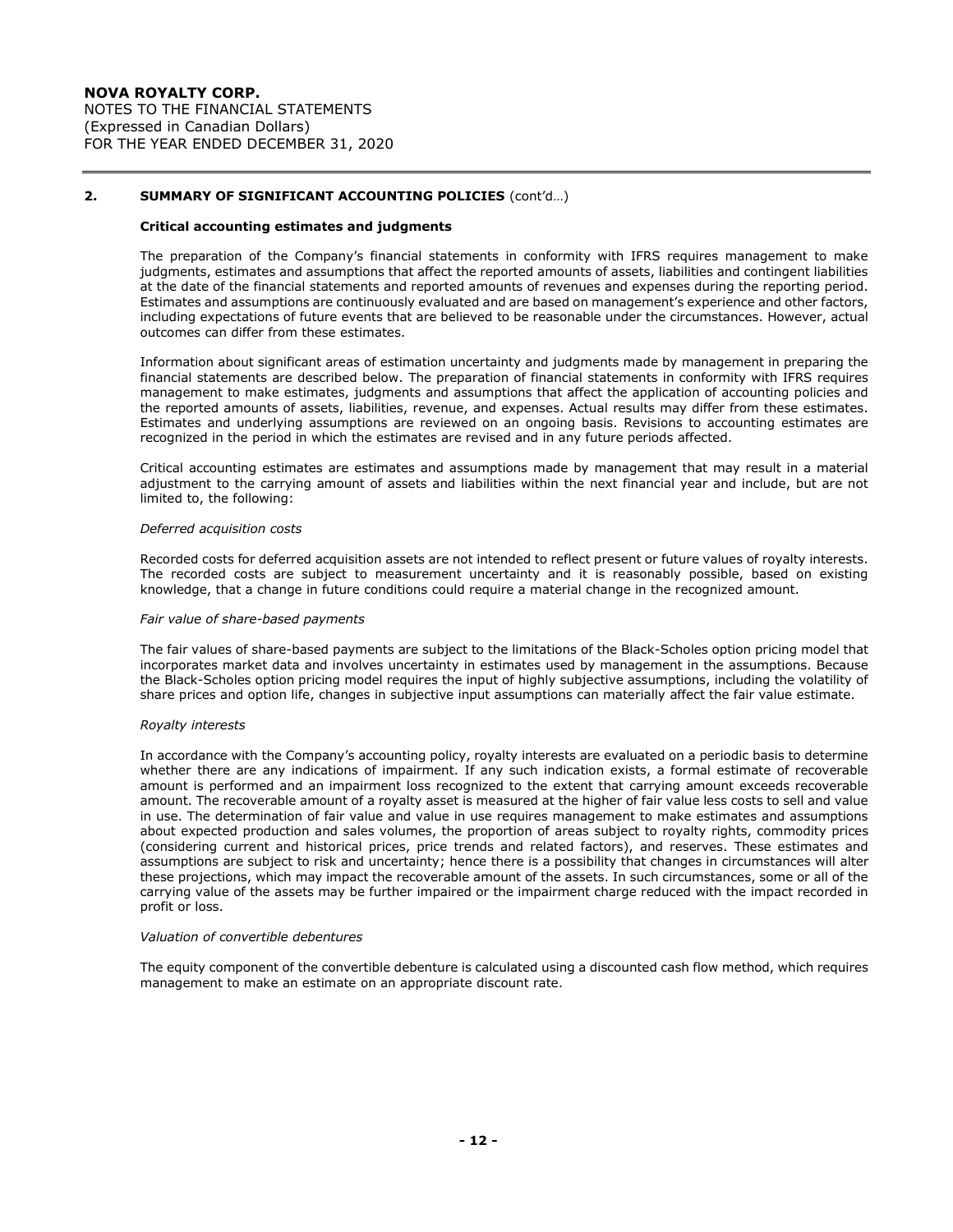NOTES TO THE FINANCIAL STATEMENTS (Expressed in Canadian Dollars) FOR THE YEAR ENDED DECEMBER 31, 2020

# **3. RECEIVABLES**

|                                     | December 31 | December 31 |
|-------------------------------------|-------------|-------------|
|                                     | 2020        | 2019        |
| GST/VAT and other taxes recoverable | 53,706      | 6,894       |
| Other receivables                   | 21.778      | -           |
|                                     | 75.484      | 894.ر       |

The Company's receivables arise from goods and services tax receivable from government taxation authorities and amounts due from a joint operating partner.

### **4. ROYALTY INTERESTS**

|                                 | Taca Taca  |     | NuevaUnión | Other     | Total      |
|---------------------------------|------------|-----|------------|-----------|------------|
| As at December 31, 2018         | $\sim 100$ | -\$ | $\sim$     |           |            |
| Dumont                          |            |     | -          | 3,357,582 | 3,357,582  |
| Pacific Empire portfolio        |            |     |            | 163,467   | 163,467    |
| As at December 31, 2019         |            |     |            | 3,521,049 | 3,521,049  |
| NuevaUnión                      |            |     | 4,348,380  |           | 4,348,380  |
| Wollaston Copper Belt portfolio |            |     |            | 1,819,882 | 1,819,882  |
| Taca Taca                       | 17,516,996 |     |            |           | 17,516,996 |
| <b>Twin Metals</b>              |            |     |            | 2,653,048 | 2,653,048  |
| As at December 31, 2020         | 17,516,996 |     | 4,348,380  | 7,993,979 | 29,859,355 |

### **Twin Metals royalty**

In November 2020, the Company acquired a 2.4% net smelter returns ("NSR") royalty on a portion of the Twin Metals Minnesota's copper-nickel-platinum group metals project (the "TMM Project") located in Minnesota owned by Antofagasta plc ("Antofagasta") from a subsidiary of Boart Longyear Ltd. (ASX:BLY). Up-front consideration consisted of US\$1,800,000 (\$2,357,190) in cash and 161,572 common shares of the Company, valued at \$258,515, with additional conditional payments totaling up to an additional US\$4,000,000 payable in cash and common shares upon the completion of certain milestones with respect to the TMM Project.

### **Taca Taca royalty**

In October 2020, the Company acquired a 0.24% NSR royalty on the Taca Taca copper-gold-molybdenum project in Salta Province of Argentina ("Taca Taca") from certain private sellers for up-front consideration of US\$8,500,000 (\$11,070,230) and 2,000,000 common shares of the Company, valued at \$3,200,000, with additional payments of US\$500,000 six months after closing, US\$1,000,000 twelve months after closing, and US\$500,000 twenty-four months after closing. As part of the acquisition, the Company paid a 2% finder's fee through the issuance of 212,702 common shares valued at \$340,323. The royalty is subject to a buyback right based on the proven reserves at Taca Taca in a feasibility study completed by a recognized, international consulting firm that is contracted by mutual consent of all parties, including royalty holders. The buyback amount will be equivalent to the amount of the proven reserves multiplied by the prevailing market prices of all applicable commodities within Taca Taca.

### **Wollaston Copper Belt exploration royalties**

In September 2020, the Company entered into a royalty purchase agreement with Transition Metals Corp. ("TMC") pursuant to which the Company acquired a portfolio of royalties, which includes:

- a) an existing 1.0% NSR royalty on the Janice Lake copper-silver project in Saskatchewan being advanced by Rio Tinto Exploration Canada Inc. (subject to a right of the royalty payor to buy back 0.375% of the royalty for \$750,000 prior to commercial production);
- b) a 1.0% NSR royalty on the Wollaston project;
- c) a 1.25% NSR royalty on the Dundonald nickel project, and
- d) six other royalties on exploration properties.

The Company will retain a right of first refusal ("ROFR") on the sale of any of TMC's retained NSR royalty interests on the Janice Lake, Dundonald, West Matachewan, and the Elephant Head projects.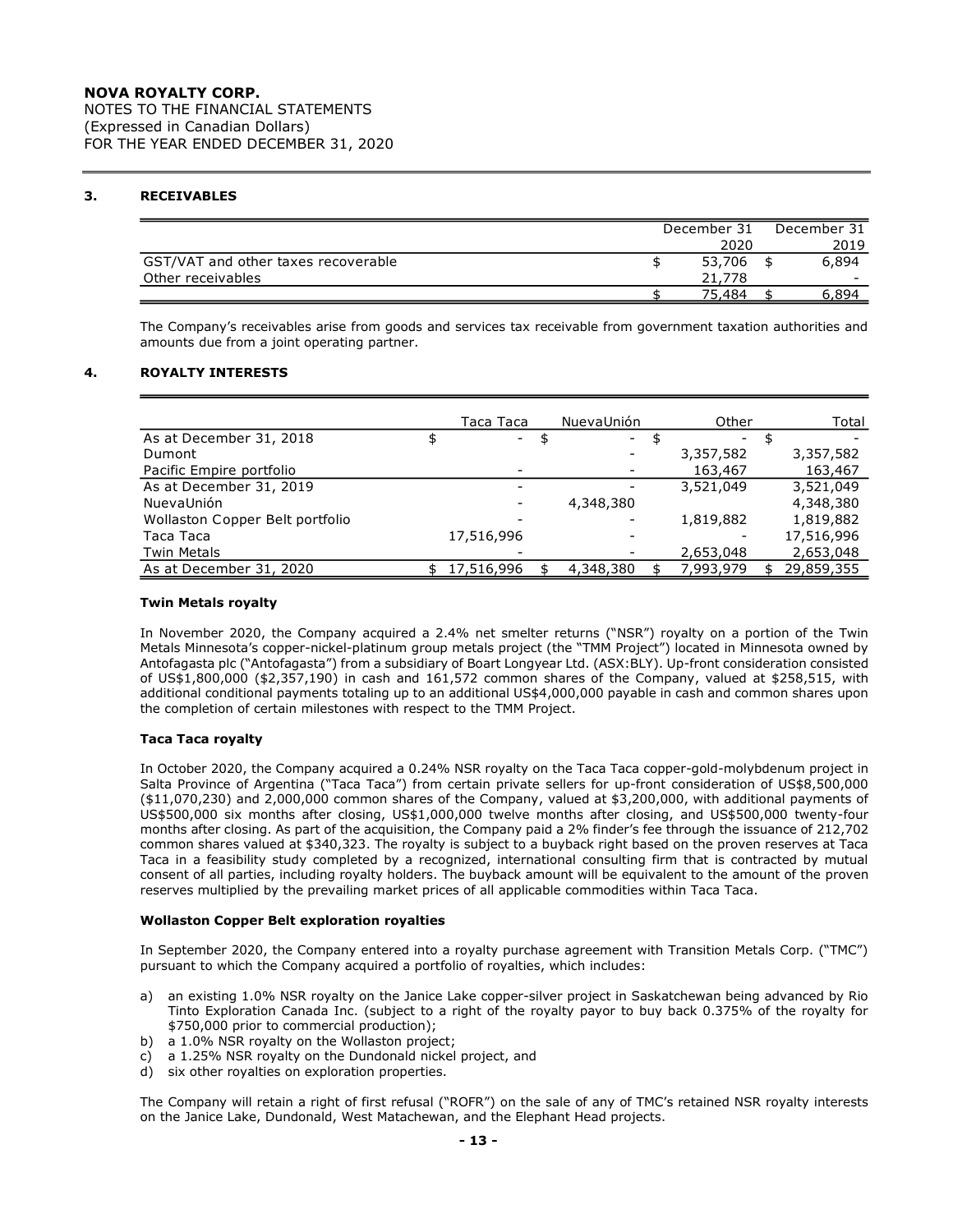### **4. ROYALTY INTERESTS** (cont'd…)

### **Wollaston Copper Belt exploration royalties** (cont'd…)

Total consideration for the acquisition includes deposit payment of \$135,000, closing payment of \$937,500, and 525,000 common shares of the Company, valued at \$677,250. The Company has also agreed to make additional contingent payments to TMC upon achievement of the following milestones in respect of the Janice Lake project:

- a) \$1,000,000 in cash upon the completion of a bankable feasibility study or the commencement of commercial production on the Janice Lake property; and
- b) \$1,000,000 in common shares if the projected annual production of the Janice Lake property is at least 30,000 tonnes of contained copper for a minimum of 10 years.

### **NuevaUnión royalty**

In February 2020, the Company acquired an existing 2.0% NSR royalty on future copper production on the Cantarito claim which makes up part of the La Fortuna deposit in the Huasco Province in the Atacama Region of Chile. The acquisition was completed as a joint venture with Metalla Royalty & Streaming Ltd. ("Metalla"; TSXV:MTA) with the companies having formed a special purpose vehicle to hold the Cantarito royalty. The aggregate consideration of US\$8,000,000 is split between the Company and Metalla, where the Company has agreed to pay 75% or US\$6,000,000. On closing the Company paid US\$2,250,000 (\$2,992,635) in cash. In February 2021, the Company paid US\$750,000 (\$952,867) in cash (Note 14). The Company has agreed to pay a further US\$1,500,000 in cash and US\$1,500,000 in common shares upon the achievement of commercial production at the La Fortuna deposit. As part of the acquisition, the Company paid a finder's fee through the issuance of 425,280 common shares valued at \$212,640.

#### **Pacific Empire royalty portfolio**

In March 2019, the Company acquired a portfolio of royalties from Pacific Empire Minerals Corp. ("PEMC"). The portfolio includes a 1.0% NSR royalty on all metals and minerals produced from PEMC's Copper King, NUB East, and NWT projects. As part of the agreement, PEMC also agreed to grant to the Company a right to acquire a 1.0% NSR on all metals and minerals produced from PEMC's Pinnacle Reef project in the event the existing option agreement on this property is terminated or expires. PEMC has also agreed to grant the Company a ROFR on any future royalty or streaming transactions on the projects. Pursuant to the agreement for these three royalties, the Company paid \$10,000 in cash and issued 345,000 common shares valued at \$86,250.

In August 2019, as a result of the termination of the existing option agreement on the Pinnacle Reef property, the Company exercised its right to acquire the 1.0% NSR royalty on the Pinnacle Reef property for 115,000 common shares valued at \$28,750.

#### **Dumont royalty**

In January 2019, the Company completed the acquisition of a 2.0% NSR royalty on the Dumont nickel-cobalt project in Quebec, Canada from two private royalty holders by way of exercise of an option to purchase agreement. The acquisition price was \$2,000,000 in cash and 3,669,018 units of the Company, with each unit consisting of one common share and one half of one common share purchase warrant. The compensatory warrants were valued at \$343,482 using the Black-Scholes option pricing model with the following assumptions: exercise price of \$0.25, riskfree interest rate of 1.93%, dividend yield of 0%, volatility of 100% and an expected life of 5 years. The royalty covers future production on a portion of the Dumont project, which was previsouly held by Karora Resources Inc. ("Karora") and Waterton Global Resource Management ("Waterton") by way of a joint venture agreement. In January 2021, Karora sold its interest to Waterton, who has the option to buy back 1% of the NSR royalty for \$1,000,000.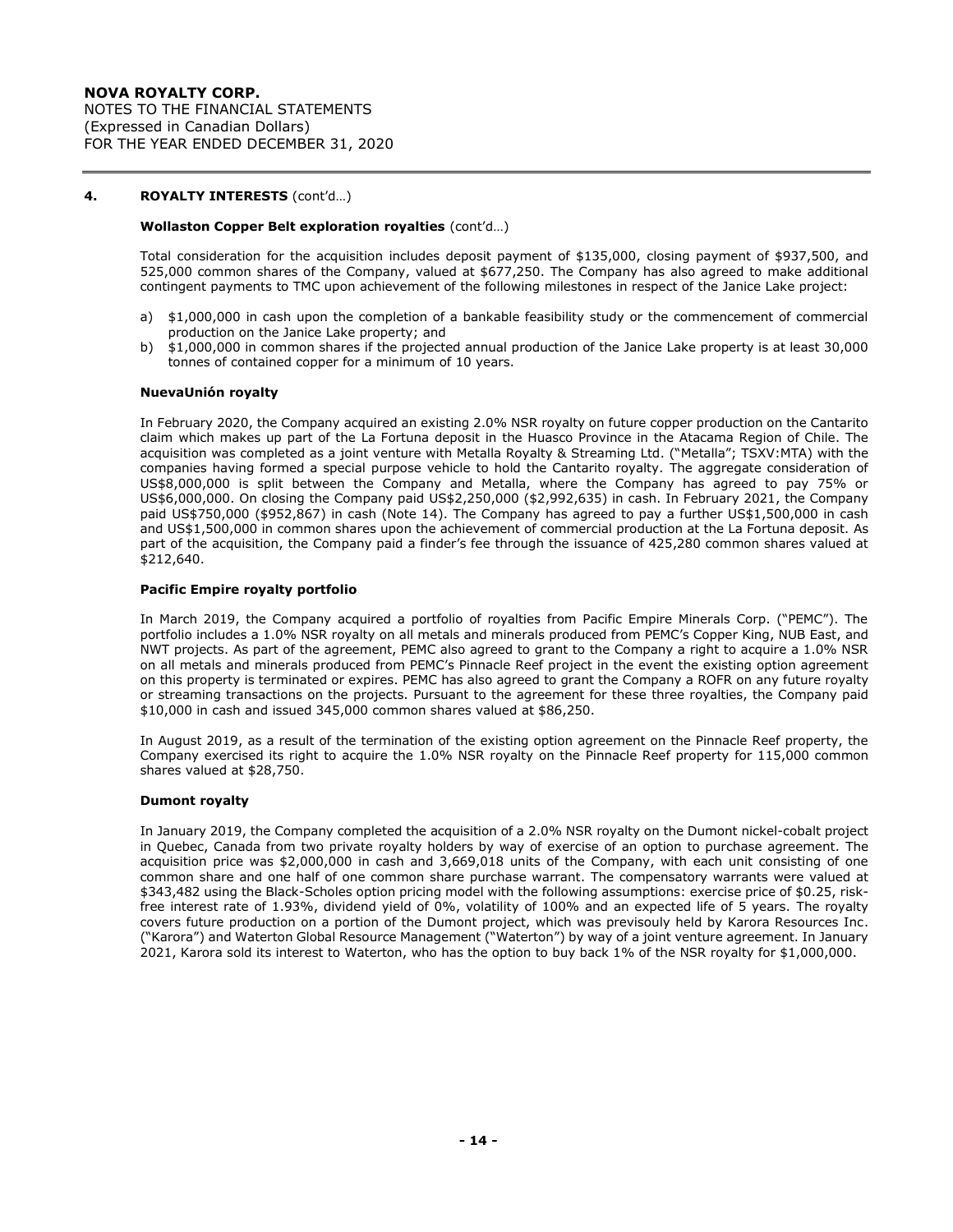NOTES TO THE FINANCIAL STATEMENTS (Expressed in Canadian Dollars) FOR THE YEAR ENDED DECEMBER 31, 2020

### **5. DEFERRED ACQUISITION COSTS**

|                                         | December 31 | December 31 |
|-----------------------------------------|-------------|-------------|
|                                         | 2020        | 2019        |
| Opening balance                         | 46,154      | 222,725     |
| Additions                               | 75,658      | 46,154      |
| Reallocation for completed acquisitions | (46.154)    | (222,725)   |
|                                         | 75,658      | 46,154      |

Costs incurred or accrued prior to the execution and closing of a royalty agreement are deferred. Deferred costs are re-allocated to royalty interests upon signing of a definitive agreement. If management determines not to proceed with a proposed acquisition, the deferred costs are expensed at that time.

### **6. ACCOUNTS PAYABLE AND ACCRUED LIABILITIES**

|                                             | December 31 | December 31 |
|---------------------------------------------|-------------|-------------|
|                                             | 2020        | 2019        |
| Trade and other payables                    | 325,336     | 106,061     |
| Payables on Taca Taca acquisition (Note 4)  | 2,548,182   |             |
| Payables on NuevaUnión acquisition (Note 4) | 955,501     |             |
| <b>Accrued liabilities</b>                  | 577,597     | 156,129     |
|                                             | 4,406,616   | 262,190     |
| Less: current portion                       | 3,769,570   | 262,190     |
| Non-current portion                         | 637,046     |             |

# **7. CONVERTIBLE DEBENTURE**

|                                  | Total      |
|----------------------------------|------------|
| As at December 31, 2019          |            |
| Additions                        | 3,500,000  |
| Financing costs                  | (364, 931) |
| Allocation of conversion feature | (198, 755) |
| Interest expense                 | 90,598     |
|                                  | 3,026,912  |
| Less: current portion            |            |
| Non-current portion              | 3,026,912  |

In October 2020, the Company obtained a convertible loan facility of up to \$13,000,000 with Beedie Capital ("Beedie") to fund acquisitions of royalties and streams. The loan was funded by way of an initial advance of \$3,500,000 at closing, and the remaining \$9,500,000 available for subsequent advances in minimum tranches of \$1,500,000 over the term of the loan. The initial advance is convertible into common shares of the Company at a conversion price of \$1.00 per share and with respect to any subsequent advance, at a conversion price equal to a 20% premium above the 30-day volume-weighted average price ("VWAP") of the Company's common shares on the TSX-V. The loan carries an interest rate of 8.0% on advanced funds and 1.5% on standby funds available, with the principal payment due 48 months after closing. The Company has an option under the loan to defer any interest payments during the first 24 months. Beedie also committed to a subscription of \$2,000,000 in the Company's first public offering that subsequently closed in November 2020. In October 2020, the Company drew down the initial advance of \$3,500,000, of which \$2,936,314 was allocated to the liability portion and the residual value of \$198,755 was allocated to the conversion feature as equity, net of transaction costs, and a deferred tax liability of \$46,808 related to the taxable temporary difference arising from the equity portion of the convertible loan was recognized in equity reserves. The effective interest rate on the liability was 13.2% per annum, with an expected life of four years. During the year ended December 31, 2020, the Company paid or accrued standby charges of \$33,575 (2019 - \$Nil). As at December 31, 2020, the Company was in good standing with the covenants, which include maintaining at least \$500,000 of cash and marketable securities at all times. Subsequent to December 31, 2020, all outstanding amounts related to the initial advance were converted into common shares of the Company and the Company entered into an amended and restated convertible loan facility (Note 14).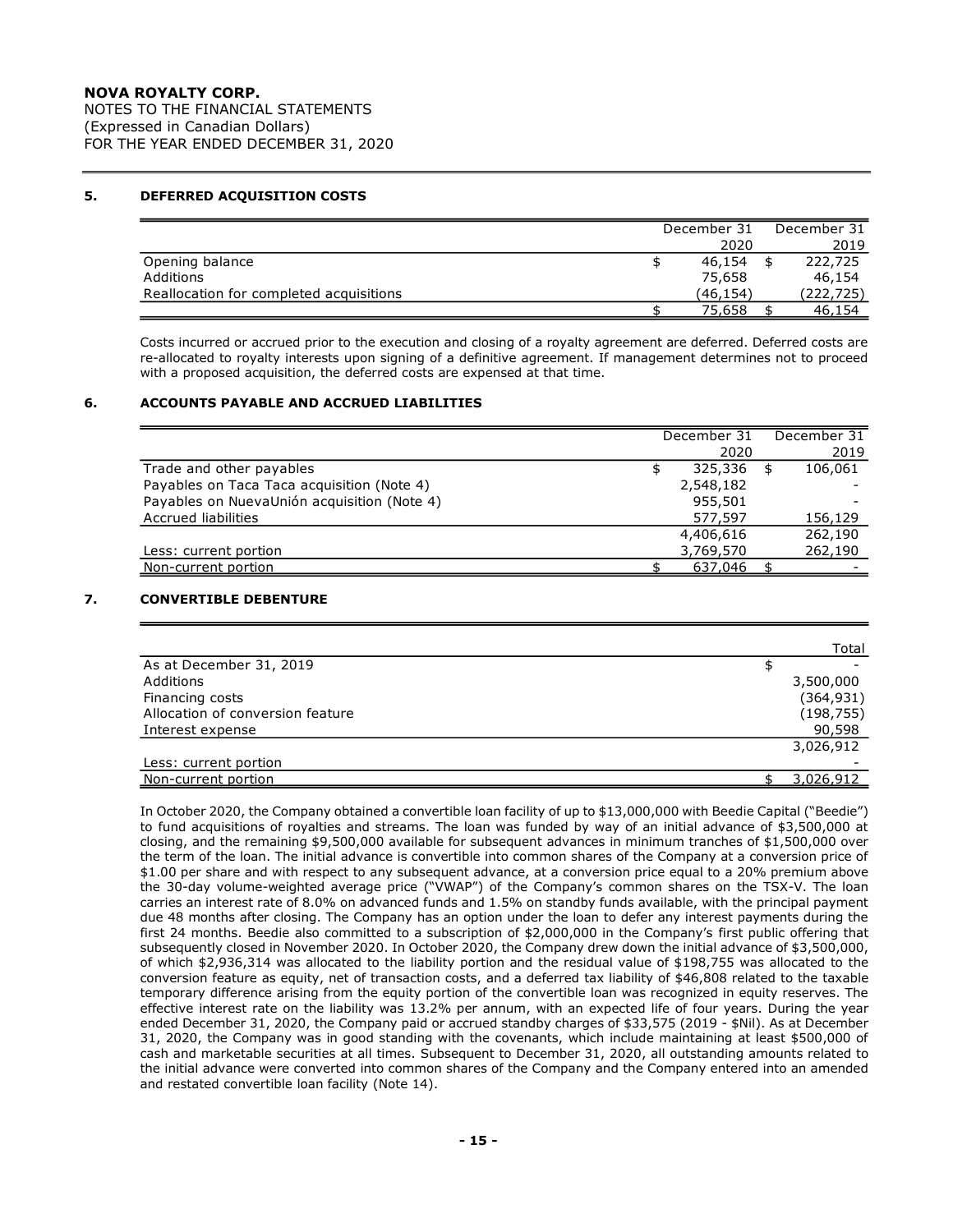### **8. SHARE CAPITAL**

As at December 31, 2020, the authorized share capital consists of an unlimited number of common shares without par value, of which 4,674,000 (2019 - Nil) common shares were held in escrow to be released over time to April 2022.

#### **Issued share capital**

During the year ended December 31, 2020, the Company:

- a) issued 9,947,500 common shares at \$1.45 per share for gross proceeds of \$14,423,875 with aggregate commissions paid and other share issue costs \$931,550;
- b) issued 11,693,172 for special warrants at \$0.50 per share for gross proceeds of \$5,846,586, where each special warrant was deemed exercised into one unit of the Company upon the completion of its listing on the TSX-V. Each unit consisted of one common share and one-half share purchase warrant, where each full share purchase warrant is exercisable at \$1.00 per share for 24 months following the closing date, subject to an acceleration clause. The Company paid share issue costs of \$239,232 and issued 239,000 broker warrants exercisable at \$0.50 per share for 24 months, where the fair value was estimated using the Black-Scholes option pricing model with the following weighted average assumptions: risk-free interest rate of 1.52%, dividend yield of 0%, volatility of 100%, forfeiture rate of 0%, and an expected life of 2 years;
- c) issued 3,324,554 common shares, valued at \$4,688,729, for acquisition of royalty interests and associated finder's fees;
- d) issued 8,853,401 common shares for proceeds of \$2,725,171 on the exercise of stock options and share purchase warrants;
- e) issued 246,004 common shares and recognized a commitment to issue 57,143 common shares, valued at \$28,572 for services provided; and
- f) issued 1,750,000 common shares, valued at \$875,000, for restricted share units ("RSUs") vested.

During the year ended December 31, 2019, the Company:

- a) issued 2,059,600 units at \$0.25 per unit for gross proceeds of \$514,900, of which \$150,000 was received during fiscal year 2018. Each unit was consisted of one common share and one-half share purchase warrant, where each full share purchase warrant is exercisable at \$0.40 per share until January 10, 2021;
- b) issued 3,669,018 units valued at \$917,255 or \$0.25 per units to acquire the Dumont royalty. Each unit consisted of one common share and one-half share purchase warrant, where each full warrant is exercisable at \$0.25 per share until January 16, 2024;
- c) issued 2,399,000 units at \$0.25 per unit for gross proceeds of \$599,750. Each unit consisted of one common share and one-half share purchase warrant, where each full share purchase warrant is exercisable at \$0.40 per share until February 22, 2021; and
- d) issued 460,000 common shares valued at \$115,000 or \$0.25 per share to acquire the PEMC portfolio.

### **Stock options**

As at December 31, 2020, the Company has adopted a share compensation plan (the "Plan") approved by the Company's shareholders. The maximum number of shares that may be reserved for issuance under the plan is limited to 6,952,558, with 3,476,279 allocated to options and 3,476,279 allocated to RSUs. The vesting terms, if any, are determined by the Company's Board of Directors at the time of the grant.

The continuity of stock options for the years ended December 31, 2020 and 2019 is as follows:

|                         |             | Weighted average |
|-------------------------|-------------|------------------|
|                         |             | exercise         |
|                         | Outstanding | price            |
| As at December 31, 2018 |             |                  |
| Granted                 | 3,150,000   | 0.25             |
| As at December 31, 2019 | 3,150,000   | 0.25             |
| Exercised               | (550,000)   | 0.25             |
| As at December 31, 2020 | 2,600,000   | 0.25             |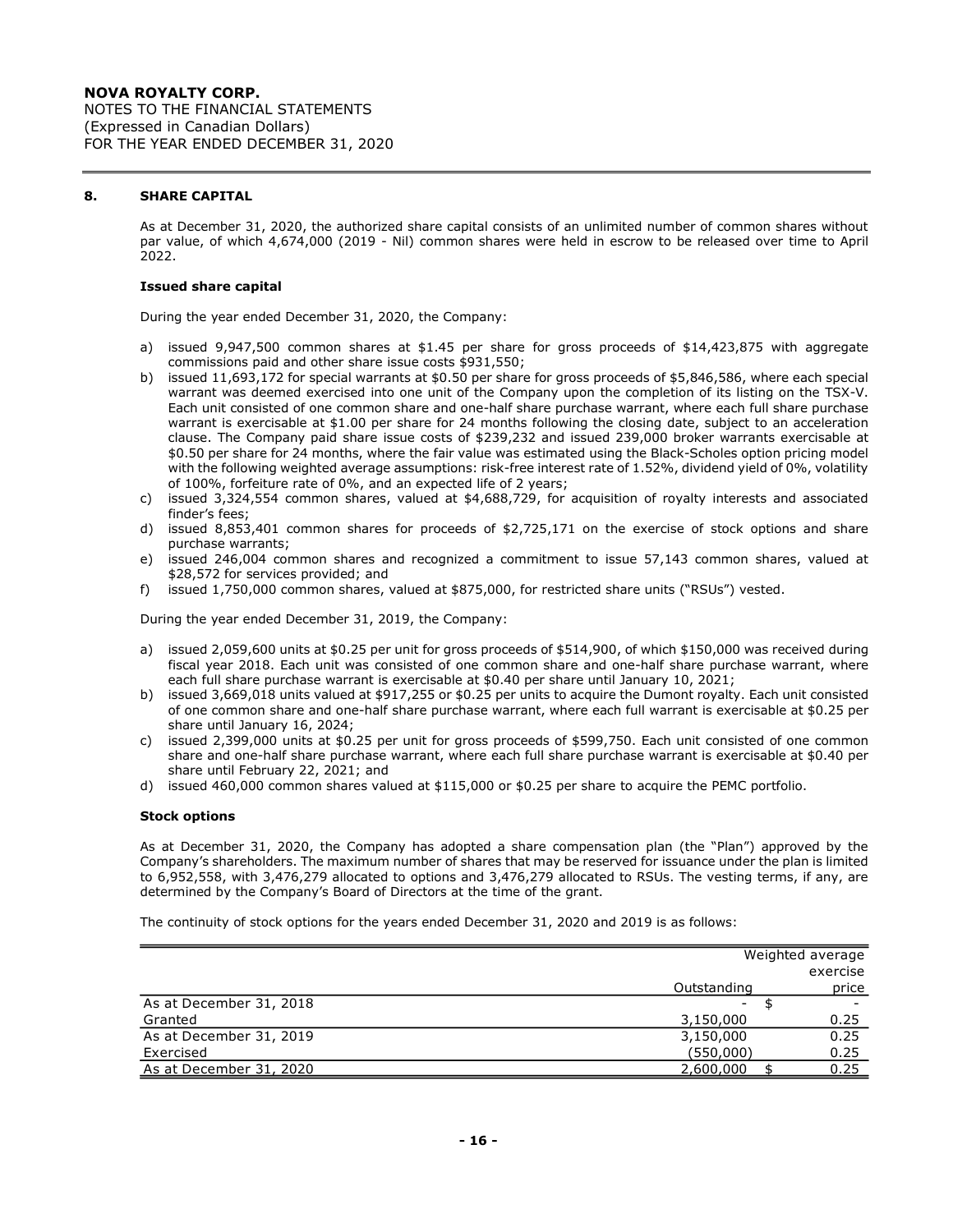# **NOVA ROYALTY CORP.** NOTES TO THE FINANCIAL STATEMENTS (Expressed in Canadian Dollars) FOR THE YEAR ENDED DECEMBER 31, 2020

### **8. SHARE CAPITAL** (cont'd…)

#### **Stock options** (cont'd…)

As at December 31, 2020, the weighted average remaining life of the stock options outstanding is 3.17 (2019 - 4.17) years with vesting periods of up to 24 months. The Company's outstanding stock options as at December 31, 2020 are as follows:

| Expir<br>date        | Exercise | price | standing   | <b>EVARCIC</b><br>cisable |
|----------------------|----------|-------|------------|---------------------------|
| 2024<br>March<br>-94 |          | 0.ZJ  | 000<br>60C | ۹4                        |

#### **Restricted share units**

As at December 31, 2020, the Company has the Plan approved by the Company's shareholders, with the maximum number of shares that may be reserved for issuance under the plan is limited to 3,476,279 for RSUs. The vesting terms, if any, are determined by the Company's Board of Directors at the time of the grant.

The continuity of RSUs for the years ended December 31, 2020 and 2019 are as follows:

|                                  | Outstanding              |
|----------------------------------|--------------------------|
| As at December 31, 2018 and 2019 | $\overline{\phantom{0}}$ |
| Granted                          | 3,150,000                |
| Vested                           | (1,750,000)              |
| As at December 31, 2020          | 1,400,000                |

As at December 31, 2020, the weighted average remaining life of the RSUs outstanding was 0.71 years with vesting periods of up to 24 months. The Company's outstanding RSUs as at December 31, 2020 are as follows:

| $\sim$ $\sim$<br>Expir<br>date          | .<br>$-$<br>iinu |
|-----------------------------------------|------------------|
| วกวว<br>$\sim$ $-$<br>Apr<br>ᇰᇰᇰ<br>. . | nnr<br>۸ ∩ ۲     |

#### **Share purchase warrants**

The continuity of share purchase warrants for the years ended December 31, 2020 and 2019 are as follows:

|                         |             | Weighted average |
|-------------------------|-------------|------------------|
|                         |             | exercise         |
|                         | Outstanding | price            |
| As at December 31, 2018 | 6,791,000   | \$<br>0.22       |
| Granted                 | 4,063,810   | 0.33             |
| As at December 31, 2019 | 10,854,810  | 0.26             |
| Granted                 | 6,085,586   | 0.98             |
| Exercised               | (8,303,401) | 0.31             |
| As at December 31, 2020 | 8,636,995   | 0.72             |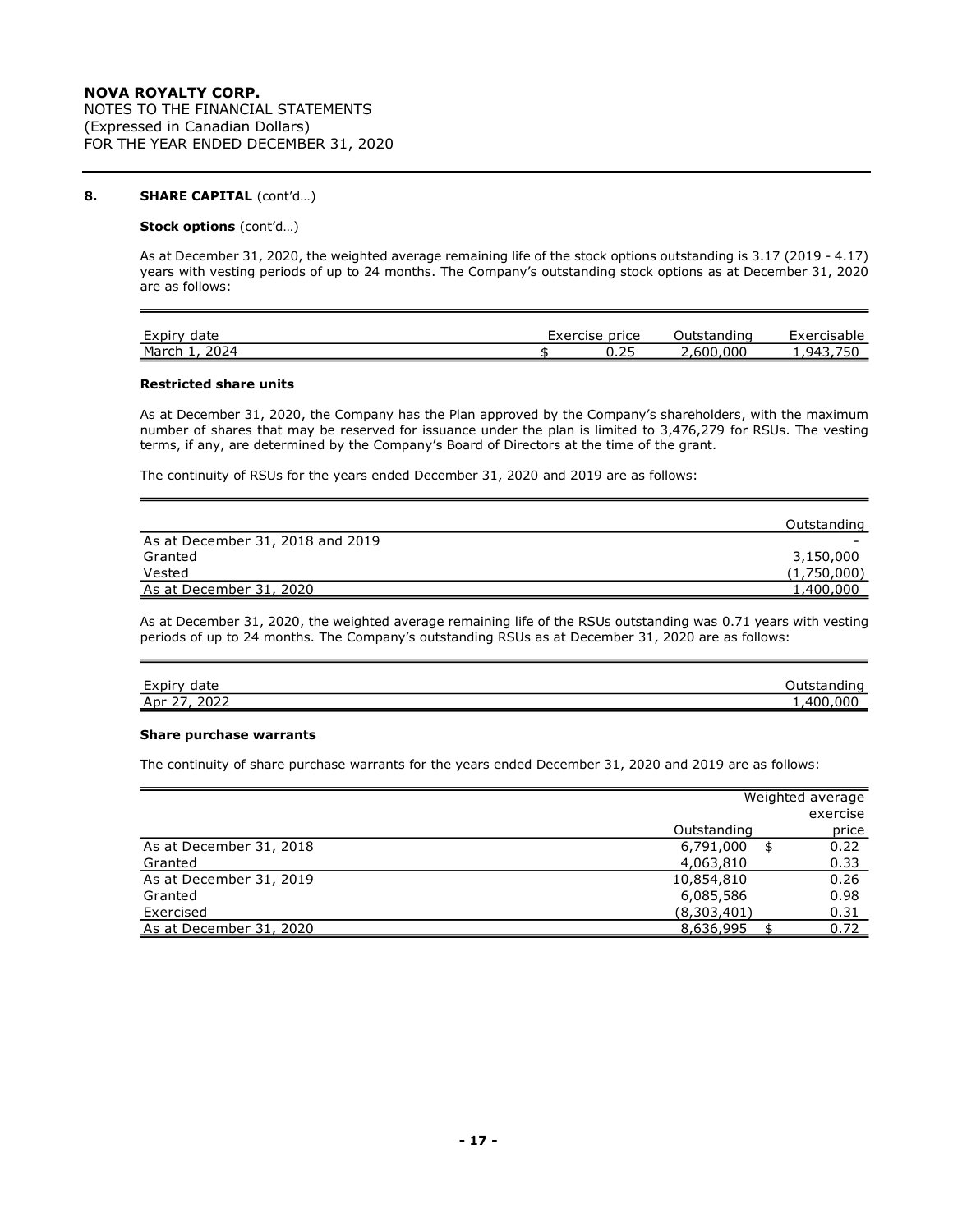### **8. SHARE CAPITAL** (cont'd…)

#### **Share purchase warrants** (cont'd…)

As at December 31, 2020, the weighted average remaining life of the share purchase warrants outstanding was 1.42 (2019 - 1.72) years. The Company's outstanding share purchase warrants as at December 31, 2020 are as follows:

| Expiry date                       | Exercise price | Outstanding |
|-----------------------------------|----------------|-------------|
| January 10, 2021 <sup>(1)</sup>   | \$<br>0.40     | 40,000      |
| February 22, 2021 <sup>(1)</sup>  | 0.40           | 140,000     |
| March 1, 2021 <sup>(1)</sup>      | 0.40           | 427,500     |
| July 20, 2021 <sup>(1)</sup>      | 0.10           | 400,000     |
| September 10, 2021 <sup>(1)</sup> | 0.10           | 250,000     |
| February 7, 2022 $(1)$            | 1.00           | 125,000     |
| February 11, 2022 <sup>(1)</sup>  | 1.00           | 3,156,500   |
| February 12, 2022 <sup>(1)</sup>  | 1.00           | 200,000     |
| February 19, 2022                 | 0.50           | 132,899     |
| February 19, 2022 <sup>(1)</sup>  | 1.00           | 1,930,586   |
| January 16, 2024 <sup>(1)</sup>   | 0.25           | 1,834,510   |

 $<sup>(1)</sup>$  Exercised subsequently</sup>

#### **Share-based payments and share-based payment reserve**

During the year ended December 31, 2019, the Company granted 3,150,000 stock options with a fair value of \$0.19 per option. The fair value of the stock options granted was estimated using the Black-Scholes option pricing model with weighted average assumptions as follows:

|                                 | December 31 | December 31 |
|---------------------------------|-------------|-------------|
| Weighted average:               | 2020        | 2019        |
| Risk free interest rate         | n/a         | 1.93%       |
| Expected dividend yield         | n/a         | $0\%$       |
| Expected stock price volatility | n/a         | 100%        |
| Expected life in years          | n/a         |             |
| Forfeiture rate                 | n/a         | 0%          |

In accordance with the vesting terms of stock options and RSUs granted, the Company recorded a charge to sharebased payments expense of \$1,361,349 (2019 - \$438,604) with an offsetting credits of \$486,349 (2019 - \$438,604) to share-based payments reserves and \$875,000 (2019 - \$Nil) to share capital during the year ended December 31, 2020.

# **9. RELATED PARTY BALANCES AND TRANSACTIONS**

The Company considers key management personnel to include its management, outside directors, and any entity controlled by them. The aggregate value of transactions and outstanding balances relating to key management personnel were as follows:

|                                      | Salary        |    | Share-based |                  |
|--------------------------------------|---------------|----|-------------|------------------|
| For the year ended December 31, 2020 | or fees       |    | payments    | Total            |
| Management                           | \$<br>631,823 | \$ | 444,485     | \$<br>1,076,308  |
| <b>Directors</b>                     |               |    | 428,251     | 428,251          |
|                                      | 631,823       |    | 872,736     | <u>1,504,559</u> |
|                                      |               |    |             |                  |
|                                      | Salary        |    | Share-based |                  |
| For the year ended December 31, 2019 | or fees       |    | payments    | Total            |
| Management                           | 133,562       | £. | 75,651      | 209,213          |
| <b>Directors</b>                     |               |    | 52,520      | 52,520           |
|                                      | 133,562       |    | 128,171     | 261,733          |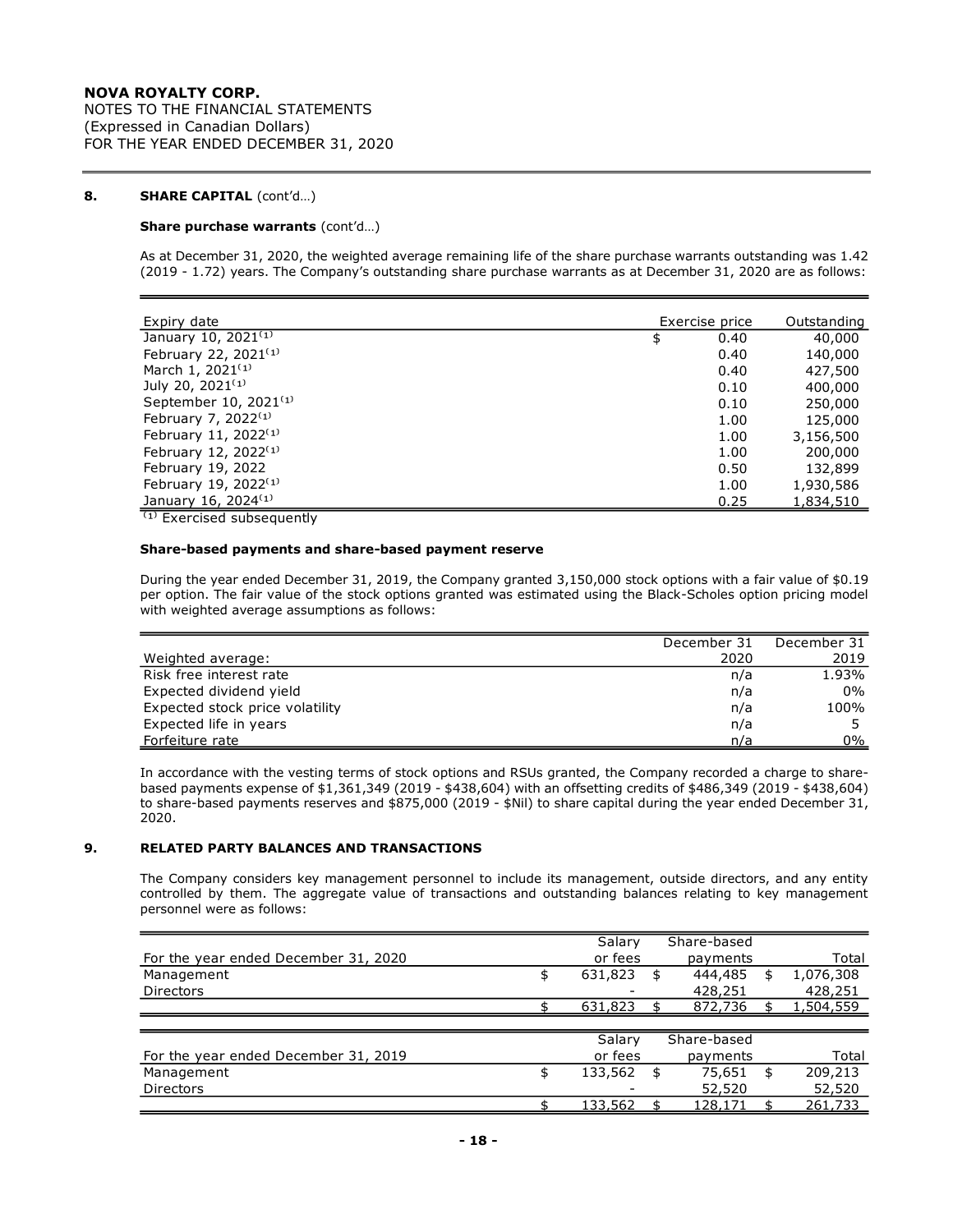### **9. RELATED PARTY BALANCES AND TRANSACTIONS** (cont'd…)

During the year ended December 31, 2020, the Company paid or accrued \$676,885 (2019 - \$185,892) to DLA Piper (Canada) LLP ("DLA Piper") and Gowling WLG (Canada) LLP ("Gowling"), law firms in which a director is a current and former partner respectively. The aggregate amount has been allocated as follows: \$293,006 (2019 - \$64,742) for legal expenses and the listing on the TSX-V and OTCBQ, \$201,021 (2019 - \$32,407) for debt and equity financing costs, and \$182,797 (2019 - \$88,743) for royalty interest acquisition costs.

During the year ended December 31, 2020, the Company paid or accrued \$105,001 (2019 - \$45,000) to Seabord Services Corp. ("Seabord"). Seabord provides the following services: A Chief Financial Officer ("CFO"), a Corporate Secretary, accounting and administration staff, and office space to the Company. The CFO and Corporate Secretary are employees of Seabord and are not paid directly by the Company. During the year ended December 31, 2020, the Company issued 200,004 common shares to Seabord for \$76,430 in services provided.

As at December 31, 2020, included in accounts payable and accrued liabilities is \$382,227 (2019 - \$1,847) to key management personnel for fees and reimbursable expenses, \$45,000 (2019 - \$45,000) to Seabord, and \$53,000 to DLA Piper (2019 - \$102,741 to Gowling). In addition, as at December 31, 2020, the Company has commitment to issue 57,144 common shares, valued at \$28,572, to Seabord for services rendered.

# **10. SUPPLEMENTAL DISCLOSURE WITH RESPECT TO CASH FLOWS**

#### **Significant non-cash investing and financing activities**

During the year ended December 31, 2020, the Company:

- a) issued 3,324,554 common shares, valued at \$4,688,728, pursuant to royalty interest acquisition agreements;
- b) accrued \$3,533,683 in accounts payable and accrued liabilities pursuant to staged payments in royalty interest acquisition agreements;
- c) reallocated \$46,154 of deferred acquisition costs to royalty interests on execution of the related acquisition agreement;
- d) reallocated \$198,755 to reserve for the conversion feature of the Beedie convertible loan;
- e) issued 239,000 share purchase warrants, valued at \$63,066, as finder's fees;
- f) reallocated \$149,044 from reserves to share capital for 550,000 stock options and 8,303,401 share purchase warrants exercised.

During the year ended December 31, 2019, the Company:

- a) issued 4,129,018 of common shares, valued at \$1,032,255, pursuant to royalty interest acquisition agreements;
- b) issued 1,834,510 warrants, valued at \$343,482, pursuant to royalty interest acquisition agreements;
- c) reallocated \$222,725 of deferred acquisition costs to royalty interests on execution of the related acquisition agreement;
- d) reallocated subscriptions received in advance of \$150,000 related to the issuance of 600,000 common shares for which the proceeds were received in the prior year; and
- e) recorded deferred acquisition cost of \$46,154 in accounts payable and accrued liabilities.

### **11. FINANCIAL INSTRUMENTS**

The Company classified its financial instruments as follows:

|                                          |   | December 31<br>2020 | December 31<br>2019 |
|------------------------------------------|---|---------------------|---------------------|
| Financial assets - amortized cost:       |   |                     |                     |
| Cash                                     | S | 5,400,687           | \$<br>157,098       |
| Receivables                              |   | 21,778              |                     |
| Financial liabilities - amortized cost:  |   |                     |                     |
| Accounts payable and accrued liabilities |   | 3,769,570           | 262,190             |
| Other payables                           |   | 637,046             |                     |
| Convertible debenture                    |   | 3,026,912           |                     |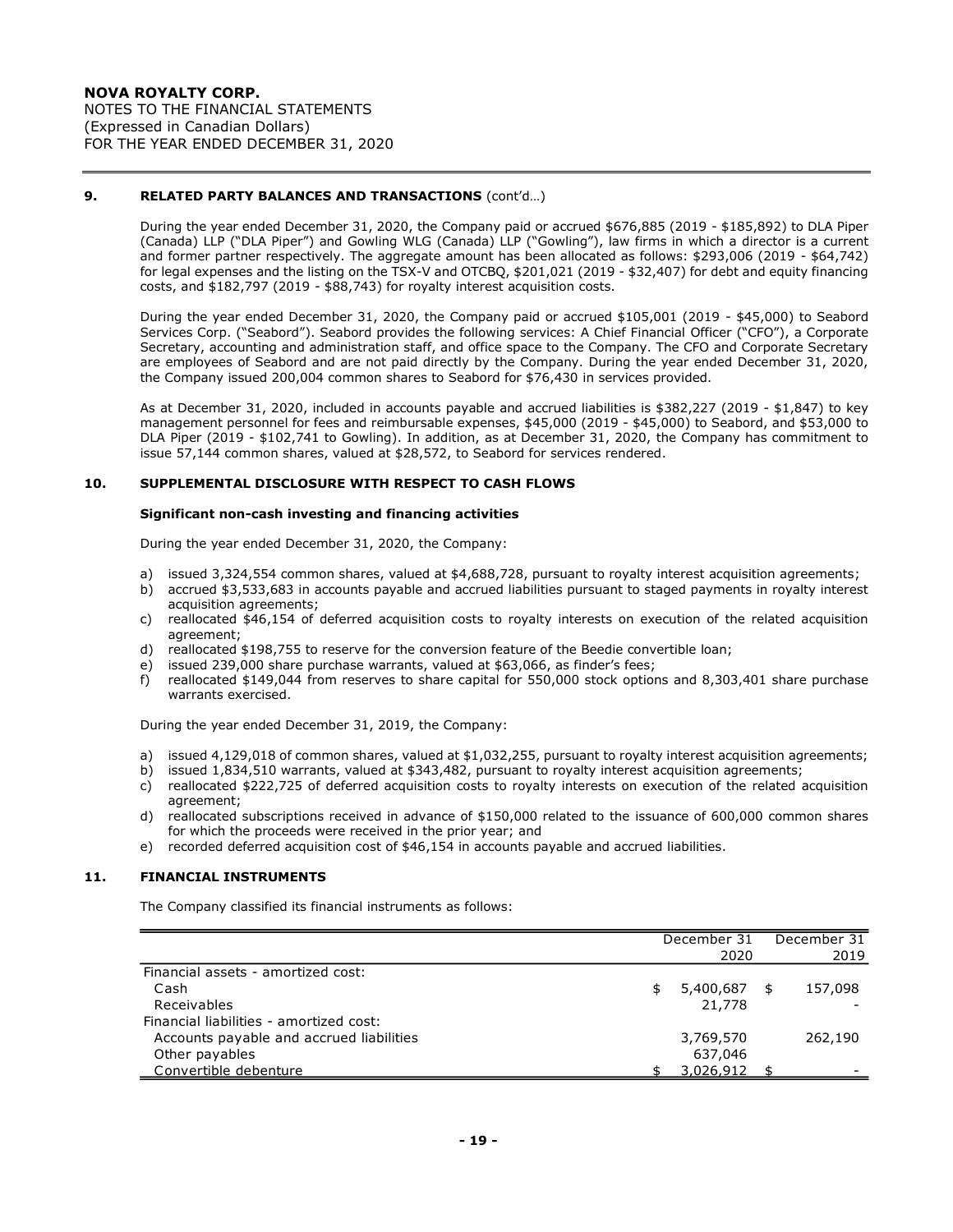# **NOVA ROYALTY CORP.** NOTES TO THE FINANCIAL STATEMENTS (Expressed in Canadian Dollars) FOR THE YEAR ENDED DECEMBER 31, 2020

### **11. FINANCIAL INSTRUMENTS** (cont'd…)

Financial instruments recorded at fair value on the statement of financial position are classified using a fair value hierarchy that reflects the significance of the inputs used in making the measurements. The fair value hierarchy has the following levels: (a) Level 1 - Unadjusted quoted prices in active markets for identical assets or liabilities; (b) Level 2 - Inputs other than quoted prices that are observable for assets or liabilities, either directly or indirectly; and (c) Level 3 - Inputs for assets and liabilities that are not based on observable market data. The fair value hierarchy requires the use of observable market inputs whenever such inputs exist. A financial instrument is classified to the lowest level of the hierarchy for which a significant input has been considered in measuring fair value.

The carrying value of cash, receivables, accounts payable and accrued liabilities, and other payables approximated their fair value because of the short-term nature of these instruments. The fair values of the Company's convertible debenture is approximated by their carrying values as its interest rates are comparable to current interest rates.

The Company's activities expose it to financial risks of varying degrees of significance, which could affect its ability to achieve its strategic objectives for growth and shareholder returns. The principal financial risks to which the Company is exposed are metal price risk, credit risk, liquidity risk, currency risk, and interest rate risk. The Board of Directors has overall responsibility for the establishment and oversight of the Company's risk management framework and reviews the Company's policies on an ongoing basis.

### **Capital risk management**

Capital is comprised of the Company's shareholders' equity and any debt that it may issue. The Company's objectives when managing capital are to maintain financial strength and to protect its ability to meet its ongoing liabilities, to continue as a going concern, to maintain creditworthiness and to maximize returns for shareholders over the long term. Protecting the ability to pay current and future liabilities includes maintaining capital above minimum regulatory levels, current financial strength rating requirements and internally determined capital guidelines and calculated risk management levels. The Company is subject to externally imposed financial capital covenant as disclosed in Note 7.

#### **Credit risk**

Credit risk is the risk of loss arising from a customer or third party to a financial instrument failing to meet its contractual obligations. The Company's credit risk is primarily attributable to its cash and receivables. The Company limits exposure to credit risk by maintaining its cash with large financial institutions.

### **Liquidity risk**

Liquidity risk is the risk that the Company will not be able to meet its financial obligations as they fall due. The Company attempts to ensure there is sufficient capital to meet short-term business requirements, after taking into account cash flows from operations and the Company's holdings of cash as well as anticipated proceeds from future financings. The Company believes that these sources are sufficient to cover the likely short-term cash requirements, but that further funding will be required to meet long-term requirements. The maturities of the Company's non‐ current liabilities are disclosed in Notes 6 and 7. All current liabilities are settled within one year.

#### **Currency risk**

The Company is exposed to the financial risk related to the fluctuation of foreign exchange rates. The Company primarily operates in Canada and the United States and incurs expenditures in currencies other than Canadian dollars. Thereby, the Company is exposed to foreign exchange risk arising from currency exposure. The Company has not hedged its exposure to currency fluctuations. Based on the above net exposure, as at December 31, 2020, and assuming that all other variables remain constant, a 1% depreciation or appreciation of the Canadian dollar against the United States dollar would result in an increase/decrease in the Company's pre-tax income or loss of approximately \$31,000.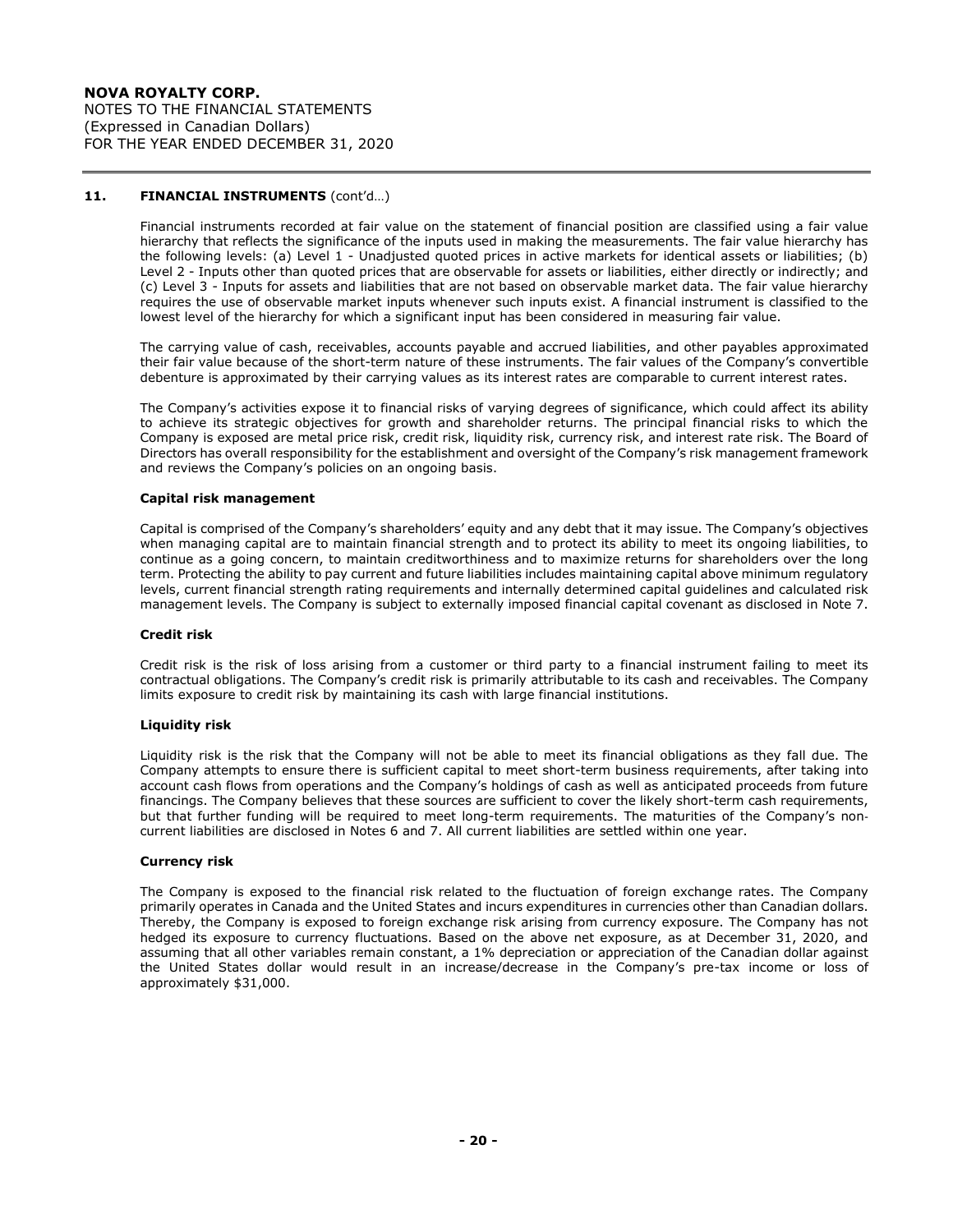NOTES TO THE FINANCIAL STATEMENTS (Expressed in Canadian Dollars) FOR THE YEAR ENDED DECEMBER 31, 2020

# **12. COMMITMENTS**

|                                  | Less than | 1 to      | Over    |           |
|----------------------------------|-----------|-----------|---------|-----------|
|                                  | 1 vear    | 4 vears   | 4 vears | Total     |
| Trade and other payables         | 902,933   | -         | $\sim$  | 902,933   |
| Payments related to acquisitions | 2,866,637 | 637,046   |         | 3,503,683 |
| Convertible debenture            | 280,000   | 4,275,370 | -       | 4,555,370 |
|                                  | 4,049,570 | 4,912,416 |         | 8,961,986 |

In addition to the commitments above, the Company could in the future have additional commitments payable in cash and/or common shares related to the acquisition of royalty interests as disclosed in Note 4. However, these payments are subject to certain triggers or milestone conditions that have not been met as at December 31, 2020.

# **13. INCOME TAXES**

Income tax expense differs from the amount that would result from applying Canadian income tax rates to earnings before income taxes. These differences result from the following items:

| December 31 |    | December 31                       |
|-------------|----|-----------------------------------|
| 2020        |    | 2019                              |
|             |    | (927, 440)                        |
|             |    | 27.00%                            |
| (936,305)   |    | (250, 409)                        |
| (205, 646)  |    | 117,855                           |
| 1,095,143   |    | 132,554                           |
|             |    |                                   |
|             |    |                                   |
|             | S  |                                   |
| (46,808)    |    |                                   |
|             | \$ | (3,467,797)<br>27.00%<br>(46,808) |

The composition of the Company's unrecognized deferred income tax assets is as follows:

|                                           | December 31   | December 31 |
|-------------------------------------------|---------------|-------------|
| Deferred income tax assets (liabilities)  | 2020          | 2019        |
| Non-capital losses                        | 893,192       | 155,762     |
| Financing costs                           | 374,255       | 16,542      |
|                                           | 1,267,447     | 172,304     |
| Unrecognized deferred tax assets          | (1, 267, 447) | (172, 304)  |
| Net deferred income tax asset (liability) |               |             |

Significant components of the Company's deferred tax assets that have not been included in the statement of financial position are as follows:

|                    | December 31 |           | Expiry          | December 31 | Expiry     |
|--------------------|-------------|-----------|-----------------|-------------|------------|
|                    |             | 2020      | date range      | 2019        | date range |
| Financing costs    |             | 1.386.131 | 2023 to 2024 \$ | 61,265      | 2023       |
| Non-capital losses |             | 3,308,116 | 2040 to 2041    | 576,898     | 2040       |

Tax attributes are subject to review and potential adjustment by tax authorities.